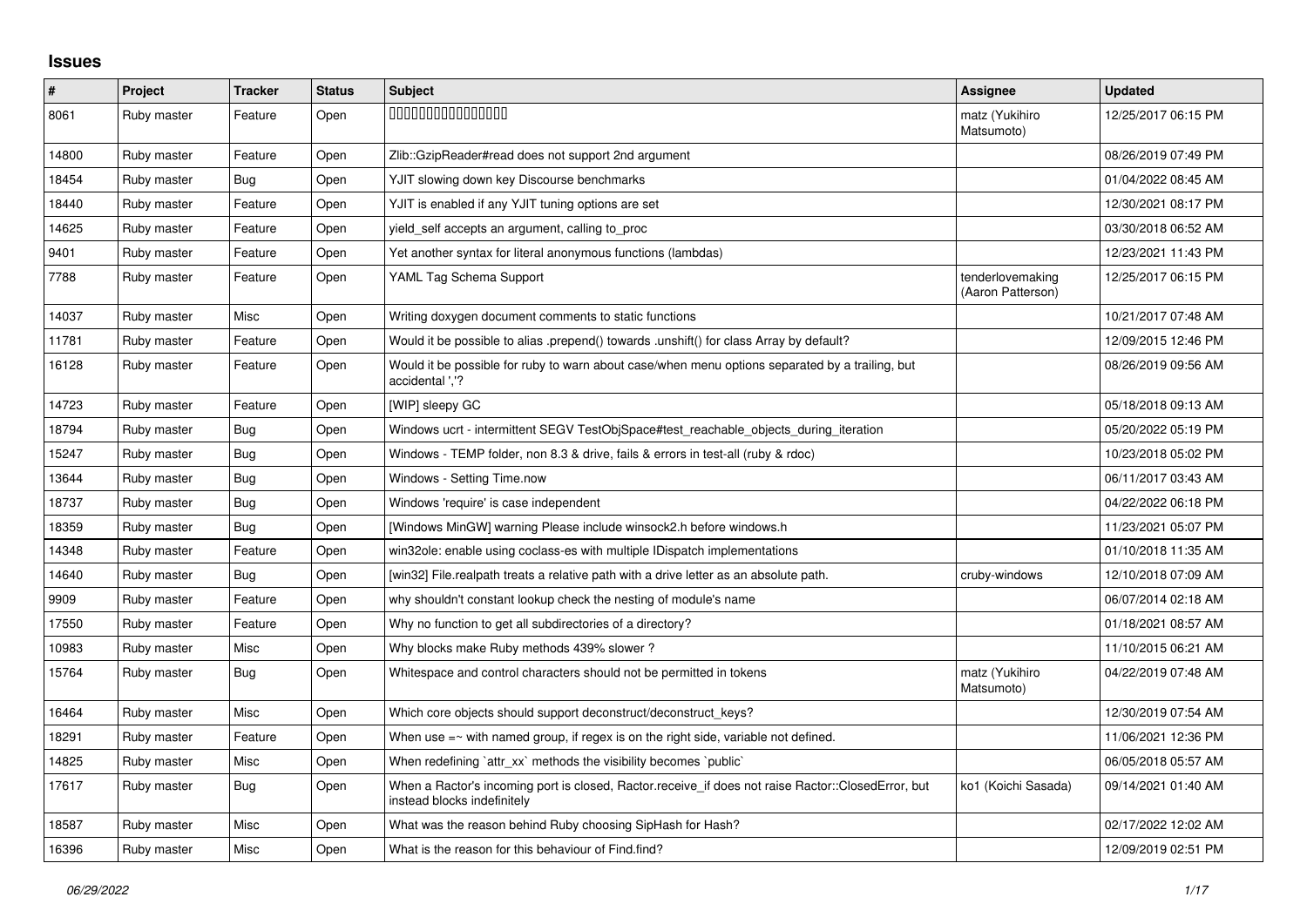| $\vert$ # | Project     | <b>Tracker</b> | <b>Status</b> | Subject                                                                                              | <b>Assignee</b>                | <b>Updated</b>      |
|-----------|-------------|----------------|---------------|------------------------------------------------------------------------------------------------------|--------------------------------|---------------------|
| 18352     | Ruby master | Misc           | Open          | What is the Hash#grep expected?                                                                      |                                | 11/28/2021 10:39 PM |
| 16157     | Ruby master | Misc           | Open          | What is the correct and *portable* way to do generic delegation?                                     |                                | 10/15/2019 04:28 PM |
| 14190     | Ruby master | Misc           | Open          | What are the semantics of \$SAFE?                                                                    |                                | 12/15/2017 10:28 PM |
| 16188     | Ruby master | Misc           | Open          | What are the performance implications of the new keyword arguments in 2.7 and 3.0?                   | jeremyevans0 (Jeremy<br>Evans) | 11/27/2019 04:45 PM |
| 18247     | Ruby master | Bug            | Open          | weird results for `Array#slice` or `Array#[]` with argument of type `Enumerator::ArithmeticSequence` |                                | 03/30/2022 11:05 PM |
| 16971     | Ruby master | Feature        | Open          | weak_ref&.some_method should behave like object&.some_method                                         |                                | 06/19/2020 03:17 PM |
| 16959     | Ruby master | <b>Bug</b>     | Open          | Weakmap has specs and third-party usage despite being a private API                                  |                                | 06/13/2020 08:54 PM |
| 7840      | Ruby master | <b>Bug</b>     | Open          | -Wdeclaration-after-statement is valid for C/ObjC but not for C++                                    | nobu (Nobuyoshi<br>Nakada)     | 06/02/2020 04:41 PM |
| 9724      | Ruby master | Misc           | Open          | Warnings in Ruby: allow per-file directives to i.e. suppress warnings                                |                                | 04/10/2014 06:21 PM |
| 15817     | Ruby master | Feature        | Open          | Warnings for undef_method and remove_method on initialize()                                          |                                | 05/02/2019 09:11 AM |
| 16755     | Ruby master | Feature        | Open          | warning: `if' at the end of line without an expression                                               |                                | 04/03/2020 11:28 PM |
| 10728     | Ruby master | Feature        | Open          | Warning for Fixnum#size to use RbConfig::SIZEOF['long']                                              |                                | 01/11/2015 04:23 PM |
| 9613      | Ruby master | Feature        | Open          | Warn about unsafe ossl ciphers                                                                       |                                | 09/13/2015 03:27 AM |
| 16507     | Ruby master | Misc           | Open          | $=$ vs include? or match?                                                                            |                                | 01/12/2020 11:27 PM |
| 12589     | Ruby master | Feature        | Open          | VM performance improvement proposal                                                                  |                                | 02/20/2018 05:00 AM |
| 8404      | Ruby master | Feature        | Open          | virtual, hooked or read only global variabels for ruby only code too                                 |                                | 05/14/2013 09:19 PM |
| 14602     | Ruby master | Feature        | Open          | Version of dig that raises error if a key is not present                                             |                                | 05/25/2022 12:02 PM |
| 18376     | Ruby master | Feature        | Open          | Version comparison API                                                                               |                                | 12/30/2021 10:33 AM |
| 12114     | Ruby master | Feature        | Open          | $\texttt{SVERBOSE}$ = true is being ignored                                                          |                                | 02/26/2016 02:00 PM |
| 18795     | Ruby master | <b>Bug</b>     | Open          | Verbose GC debug output with -DRGENGC_DEBUG=5 causes a crash                                         |                                | 06/08/2022 08:24 AM |
| 9174      | Ruby master | Feature        | Open          | value receiving block for Hash#has_key?                                                              |                                | 11/29/2013 06:33 AM |
| 14079     | Ruby master | Feature        | Open          | Validate argument list without calling method                                                        |                                | 11/07/2017 03:20 AM |
| 12086     | Ruby master | Feature        | Open          | using: option for instance_eval etc.                                                                 |                                | 12/29/2019 07:46 PM |
| 12435     | Ruby master | Feature        | Open          | Using connect_nonblock to open TCP connections in Net::HTTP#connect                                  |                                | 06/06/2016 12:42 AM |
| 10371     | Ruby master | Feature        | Open          | Use Thread#handle_interrupt in MonitorMixin                                                          |                                | 12/23/2021 11:43 PM |
| 16684     | Ruby master | Feature        | Open          | Use the word "to" instead of "from" in backtrace                                                     |                                | 04/10/2020 07:58 AM |
| 12928     | Ruby master | Feature        | Open          | Use socket conect_timeout in net stdlib for open_timeout                                             |                                | 12/02/2019 09:20 PM |
| 18369     | Ruby master | Feature        | Open          | users.detect(:name, "Dorian") as shorthand for users.detect {  user  user.name == "Dorian" }         |                                | 12/03/2021 02:23 PM |
| 10755     | Ruby master | Feature        | Open          | Use rb_define_alias instead of rb_define_method for rb_cHash                                         |                                | 07/27/2021 11:09 AM |
| 18740     | Ruby master | <b>Bug</b>     | Open          | Use of rightward assignment changes line number needed for line-targeted TracePoint                  |                                | 04/27/2022 09:56 AM |
| 14718     | Ruby master | Feature        | Open          | Use jemalloc by default?                                                                             |                                | 03/25/2020 06:38 PM |
| 13881     | Ruby master | Feature        | Open          | Use getcontext/setcontext on OS X                                                                    |                                | 09/08/2017 09:13 AM |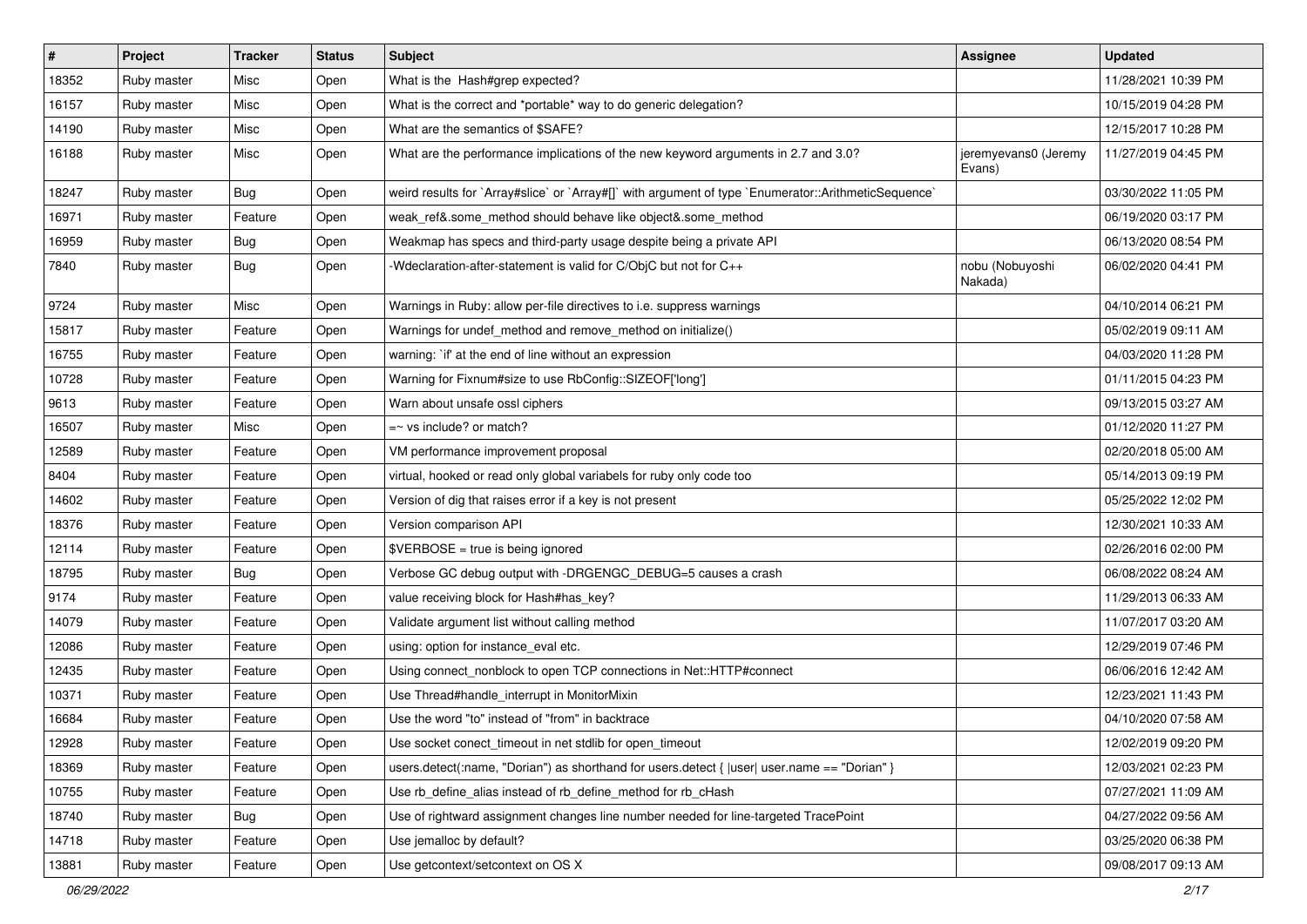| $\sharp$ | Project     | <b>Tracker</b> | <b>Status</b> | <b>Subject</b>                                                                        | <b>Assignee</b>       | <b>Updated</b>      |
|----------|-------------|----------------|---------------|---------------------------------------------------------------------------------------|-----------------------|---------------------|
| 10251    | Ruby master | Feature        | Open          | URI: Support wildcards (globbing) in no_proxy                                         |                       | 12/16/2015 05:22 AM |
| 14411    | Ruby master | Feature        | Open          | URI#secure?                                                                           |                       | 02/11/2018 03:44 PM |
| 12852    | Ruby master | <b>Bug</b>     | Open          | URI parse can't handle non-ascii URIs                                                 | akira (akira yamada)  | 12/12/2016 06:39 PM |
| 17569    | Ruby master | Misc           | Open          | uri lib maintainership                                                                | akr (Akira Tanaka)    | 01/23/2021 10:42 AM |
| 17309    | Ruby master | Misc           | Open          | URI escape being deprecated, yet there is no replacement                              |                       | 11/11/2020 12:52 AM |
| 18639    | Ruby master | Feature        | Open          | Update Unicode data to Unicode Version 15.0.0                                         | duerst (Martin Dürst) | 03/22/2022 07:38 PM |
| 17154    | Ruby master | Misc           | Open          | Update Pathname Documentation to Clarify Expected Behavior                            | akr (Akira Tanaka)    | 09/05/2020 01:18 PM |
| 11690    | Ruby master | Feature        | Open          | Update Hash during multiple assignment                                                |                       | 12/10/2015 12:26 PM |
| 17562    | Ruby master | Feature        | Open          | Update -E option in --help                                                            |                       | 01/19/2021 05:38 PM |
| 17420    | Ruby master | <b>Bug</b>     | Open          | Unsafe mutation of \$" when doing non-RubyGems require in Ractor                      | ko1 (Koichi Sasada)   | 01/07/2021 01:23 PM |
| 15413    | Ruby master | Feature        | Open          | unmarkable C stack (3rd stack)                                                        |                       | 12/15/2018 01:13 AM |
| 18286    | Ruby master | <b>Bug</b>     | Open          | Universal arm64/x86_84 binary built on an x86_64 machine segfaults/is killed on arm64 |                       | 05/26/2022 09:45 PM |
| 15781    | Ruby master | Feature        | Open          | Unify Method List Introspection?                                                      |                       | 04/21/2019 11:16 PM |
| 17825    | Ruby master | Feature        | Open          | Uniformize Float::INFINITY and Date::infinity.new                                     |                       | 05/04/2021 01:43 AM |
| 18510    | Ruby master | <b>Bug</b>     | Open          | Unexpected waiting for console when starting ruby on windows                          |                       | 01/23/2022 02:53 PM |
| 18013    | Ruby master | <b>Bug</b>     | Open          | Unexpected results when mxiing negated character classes and case-folding             |                       | 06/29/2021 12:05 PM |
| 18798    | Ruby master | Feature        | Open          | 'UnboundMethod#==' with inherited classes                                             |                       | 05/25/2022 12:32 AM |
| 10879    | Ruby master | Feature        | Open          | UnboundMethod#to_proc                                                                 |                       | 02/21/2015 07:56 PM |
| 14582    | Ruby master | <b>Bug</b>     | Open          | Unable to use `method_entry` and `method_return` tracing probes since 2.5             |                       | 06/18/2021 06:08 PM |
| 17950    | Ruby master | Feature        | Open          | Unable to pattern-match against a String key                                          |                       | 06/15/2021 11:42 AM |
| 12625    | Ruby master | Feature        | Open          | TypeError.assert, ArgumentError.assert                                                |                       | 08/10/2016 04:36 AM |
| 16471    | Ruby master | Feature        | Open          | Two feature requests for WeakRef: get original object, callback feature               |                       | 01/02/2020 03:44 PM |
| 17566    | Ruby master | Feature        | Open          | Tune thread QoS / efficiency on macOS                                                 |                       | 01/29/2021 09:16 AM |
| 13763    | Ruby master | Feature        | Open          | Trigger "unused variable warning" for unused variables in parameter lists             |                       | 11/28/2017 04:49 AM |
| 18444    | Ruby master | <b>Bug</b>     | Open          | Trapped TSTP causes a locking deadlock in 3.0.3 onward                                |                       | 05/26/2022 10:29 PM |
| 10237    | Ruby master | Feature        | Open          | Transform all elements of one Encoding into another Encoding for Array and Hash       |                       | 01/05/2018 09:01 PM |
| 8272     | Ruby master | Feature        | Open          | Transfer feature tracking to CommonRuby                                               |                       | 12/23/2021 11:40 PM |
| 15031    | Ruby master | Feature        | Open          | T_RANGE for testing whether object is a Range                                         |                       | 08/27/2018 11:45 AM |
| 15854    | Ruby master | Feature        | Open          | Tracing instance variable assignment                                                  | ko1 (Koichi Sasada)   | 07/29/2019 07:13 AM |
| 15568    | Ruby master | Misc           | Open          | TracePoint(:raise)#parameters raises RuntimeError                                     |                       | 01/27/2019 12:02 AM |
| 10589    | Ruby master | Feature        | Open          | [TracePoint API] Make THREAD_{BEGIN, END} events return some context information      |                       | 12/11/2014 04:27 PM |
| 18269    | Ruby master | <b>Bug</b>     | Open          | trace opt not and trace opt regexpmatch2 insns are indistinguishable                  |                       | 11/12/2021 07:44 AM |
| 16673    | Ruby master | Feature        | Open          | total_timeout for Net::HTTP                                                           |                       | 03/07/2020 06:25 AM |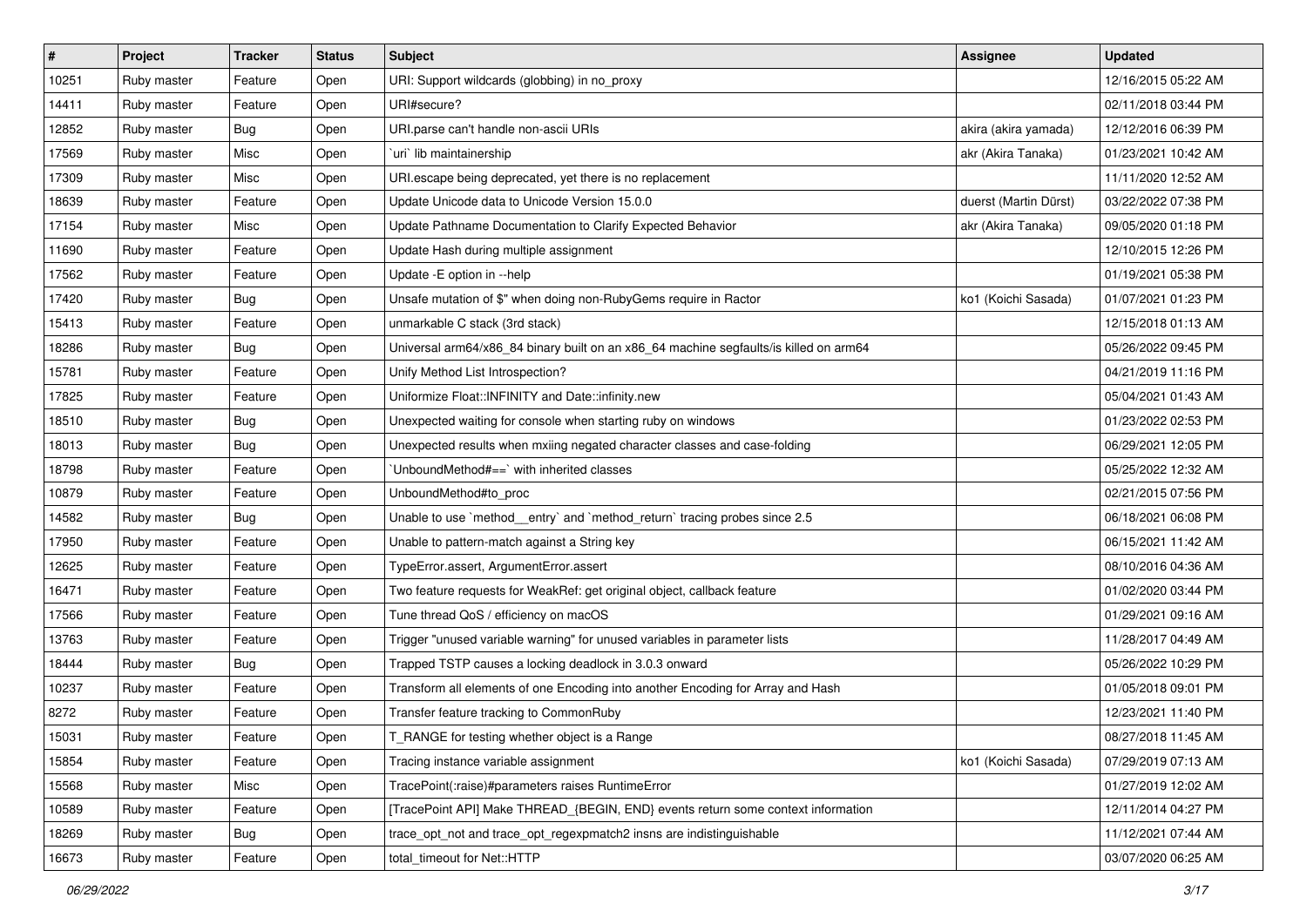| $\vert$ # | Project     | <b>Tracker</b> | <b>Status</b> | Subject                                                                                                                                               | Assignee                     | <b>Updated</b>      |
|-----------|-------------|----------------|---------------|-------------------------------------------------------------------------------------------------------------------------------------------------------|------------------------------|---------------------|
| 18840     | Ruby master | Misc           | Open          | Top-level #using and other methods docs                                                                                                               |                              | 06/18/2022 07:12 PM |
| 10238     | Ruby master | Feature        | Open          | todo: remove dependency on malloc_usable_size                                                                                                         | ko1 (Koichi Sasada)          | 12/10/2020 09:20 AM |
| 18132     | Ruby master | <b>Bug</b>     | Open          | TODO: fix ccan/list thread safety                                                                                                                     |                              | 01/02/2022 08:22 AM |
| 10519     | Ruby master | Feature        | Open          | <b>TLS Renegotiation</b>                                                                                                                              |                              | 09/13/2015 03:29 AM |
| 16637     | Ruby master | Feature        | Open          | Time#to_s and Date#to_s accept strftime format string                                                                                                 |                              | 02/17/2020 09:46 PM |
| 12173     | Ruby master | Feature        | Open          | Time#till_now`                                                                                                                                        |                              | 03/16/2016 10:19 AM |
| 18144     | Ruby master | <b>Bug</b>     | Open          | Timeout not working while regular expression match is running                                                                                         |                              | 09/02/2021 07:08 AM |
| 18033     | Ruby master | Feature        | Open          | Time.new to parse a string                                                                                                                            |                              | 12/07/2021 02:15 PM |
| 10949     | Ruby master | Feature        | Open          | Time is WB unprotected                                                                                                                                |                              | 07/23/2015 05:55 PM |
| 11174     | Ruby master | <b>Bug</b>     | Open          | threads memory leak                                                                                                                                   | ko1 (Koichi Sasada)          | 06/17/2019 03:17 PM |
| 15438     | Ruby master | <b>Bug</b>     | Open          | Threads can't switch faster than TIME_QUANTUM_(NSEC USEC MSEC)                                                                                        |                              | 03/25/2019 08:53 PM |
| 14735     | Ruby master | Misc           | Open          | thread-safe operations in a hash could be documented                                                                                                  |                              | 05/04/2018 01:09 PM |
| 12689     | Ruby master | <b>Bug</b>     | Open          | Thread isolation of $$~$ and \$                                                                                                                       |                              | 04/01/2021 08:51 PM |
| 10658     | Ruby master | Feature        | Open          | ThreadGroup local variables                                                                                                                           |                              | 01/28/2016 07:20 AM |
| 8185      | Ruby master | <b>Bug</b>     | Open          | Thread/fork issue                                                                                                                                     |                              | 12/30/2019 03:00 AM |
| 15072     | Ruby master | <b>Bug</b>     | Open          | thread.c:4356:5: error: implicit declaration of function 'ubf_list_atfork'                                                                            | normalperson (Eric<br>Wong)  | 09/20/2018 03:32 AM |
| 18797     | Ruby master | <b>Bug</b>     | Open          | Third argument to Regexp.new is a bit broken                                                                                                          |                              | 05/23/2022 10:11 AM |
| 13557     | Ruby master | Feature        | Open          | there's no way to pass backtrace locations as a massaged backtrace                                                                                    |                              | 06/24/2019 08:21 PM |
| 10175     | Ruby master | Feature        | Open          | There's no reason to prefer Proc.new over Kernel#proc anymore                                                                                         |                              | 11/10/2014 11:07 PM |
| 13787     | Ruby master | Misc           | Open          | The path to Ruby 3.x - would it be useful to have a separate thread here at the tracker, for discussions<br>and issues and ideas related to ruby 3.x? |                              | 08/08/2017 08:29 AM |
| 8478      | Ruby master | Feature        | Open          | The hash returned by Enumerable#group_by should have an empty array for its default value                                                             | matz (Yukihiro<br>Matsumoto) | 06/04/2013 03:56 PM |
| 18763     | Ruby master | <b>Bug</b>     | Open          | The configure option "--with-openssl-dir" has lower precedence than pkg-config                                                                        |                              | 05/11/2022 11:39 AM |
| 16920     | Ruby master | <b>Bug</b>     | Open          | TestThread#test_signal_at_join fails on aarch64                                                                                                       |                              | 12/07/2021 02:17 PM |
| 14761     | Ruby master | <b>Bug</b>     | Open          | TestThread#test_join_limits hangs up on Solaris 10 with gcc                                                                                           |                              | 05/16/2018 05:23 AM |
| 16493     | Ruby master | <b>Bug</b>     | Open          | TestThreadQueue#test_thr_kill is flaky on AArch64                                                                                                     |                              | 01/09/2020 09:39 AM |
| 16265     | Ruby master | Bug            | Open          | Test (spec) failure using current MSYS2 tools, related to -fstack-protector and possibly<br>D_FORTIFY_SOURCE=2                                        |                              | 12/03/2019 03:09 PM |
| 18073     | Ruby master | <b>Bug</b>     | Open          | test/ruby/test_jit.rb: "error: invalid use of '_ builtin_va_arg_pack ()"" on Ruby 2.7.4 on gcc 4.8.5                                                  |                              | 12/03/2021 03:04 PM |
| 18393     | Ruby master | <b>Bug</b>     | Open          | TestReadline#test_interrupt_in_other_thread fails on armv7hl                                                                                          |                              | 12/07/2021 02:03 PM |
| 4173      | Ruby master | <b>Bug</b>     | Open          | TestProcess#test_wait_and_sigchild DDDDDDDD                                                                                                           |                              | 03/15/2018 08:29 AM |
| 10580     | Ruby master | <b>Bug</b>     | Open          | TestProcess#test_deadlock_by_signal_at_forking fails on ARM                                                                                           | akr (Akira Tanaka)           | 12/30/2019 03:00 AM |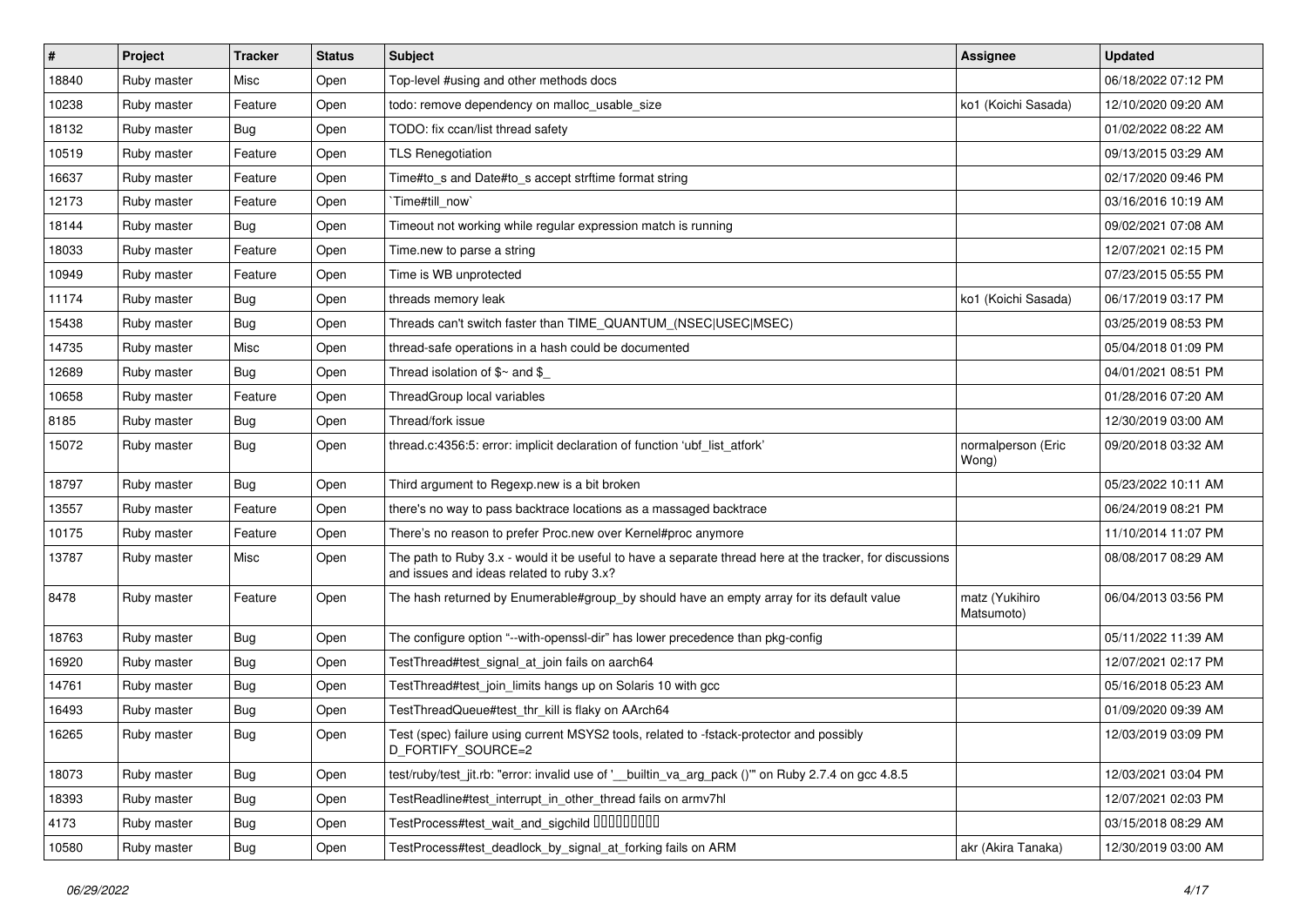| $\vert$ # | Project     | <b>Tracker</b> | <b>Status</b> | Subject                                                                                        | <b>Assignee</b>                         | <b>Updated</b>      |
|-----------|-------------|----------------|---------------|------------------------------------------------------------------------------------------------|-----------------------------------------|---------------------|
| 12500     | Ruby master | Bug            | Open          | TestProcess#test aspawn too long path fails on mips with "argument too big"                    |                                         | 12/29/2019 10:38 AM |
| 17999     | Ruby master | Bug            | Open          | TestMethod#test_zsuper intermittent timeout error on raspbian10-aarch64 Cl                     |                                         | 06/18/2021 01:33 AM |
| 17591     | Ruby master | Misc           | Open          | Test frameworks and REPLs do not show deprecation warnings by default                          |                                         | 02/17/2021 09:06 AM |
| 16492     | Ruby master | Bug            | Open          | TestBugReporter#test_bug_reporter_add test failures                                            | jaruga (Jun Aruga)                      | 08/24/2021 01:12 PM |
| 14064     | Ruby master | <b>Bug</b>     | Open          | test-all with and without -j - incorrect assertions and missing test methods                   |                                         | 11/03/2017 10:54 PM |
| 14601     | Ruby master | Feature        | Open          | test-all & ruby/test_m17n_comb.rb - fixup                                                      |                                         | 08/26/2019 07:30 PM |
| 18380     | Ruby master | Bug            | Open          | TestAddressResolve#test_socket_getnameinfo_domain_blocking test failures                       |                                         | 12/21/2021 04:22 PM |
| 8896      | Ruby master | Feature        | Open          | #tap with missing block                                                                        |                                         | 12/23/2021 11:43 PM |
| 18136     | Ruby master | Feature        | Open          | take_while_after                                                                               |                                         | 01/28/2022 06:23 AM |
| 17680     | Ruby master | Bug            | Open          | tab completion no longer works on irb3.0                                                       |                                         | 03/13/2021 08:06 AM |
| 14681     | Ruby master | Bug            | Open          | syswrite': stream closed in another thread (IOError)                                           |                                         | 04/22/2018 12:12 AM |
| 13512     | Ruby master | Feature        | Open          | <b>System Threads</b>                                                                          | ko1 (Koichi Sasada)                     | 07/14/2017 07:08 AM |
| 11428     | Ruby master | Feature        | Open          | system/exec/etc. should to s their argument to restore Pathname functionality as it was in 1.8 |                                         | 11/06/2016 02:17 AM |
| 7742      | Ruby master | Bug            | Open          | System encoding (Windows-1258) is not recognized by Ruby to convert back to UTF-8              | duerst (Martin Dürst)                   | 12/25/2017 06:15 PM |
| 11939     | Ruby master | Feature        | Open          | Syntax sugar to apply a method replace a variable                                              |                                         | 01/04/2016 09:49 AM |
| 17290     | Ruby master | Feature        | Open          | Syntax sugar for boolean keyword argument                                                      |                                         | 10/29/2020 04:51 AM |
| 9686      | Ruby master | Feature        | Open          | Syntax for symbols used in hashes                                                              |                                         | 12/23/2021 11:43 PM |
| 8848      | Ruby master | Feature        | Open          | Syntax for binary strings                                                                      |                                         | 12/23/2021 11:43 PM |
| 18080     | Ruby master | Bug            | Open          | Syntax error on one-line pattern matching                                                      |                                         | 08/18/2021 12:38 AM |
| 13645     | Ruby master | Feature        | Open          | Syntactic sugar for indexing when using the safe navigation operator                           |                                         | 04/16/2019 03:00 PM |
| 12129     | Ruby master | Feature        | Open          | syntactic sugar for dynamic method dispatch `object_expression:method_name_expression(1, 2)`   |                                         | 03/14/2016 01:35 AM |
| 8961      | Ruby master | Feature        | Open          | Synchronizable module to easily wrap methods in a mutex                                        |                                         | 12/23/2021 11:43 PM |
| 18826     | Ruby master | Bug            | Open          | Symbol#to_proc inconsistent, sometimes calls private methods                                   |                                         | 06/16/2022 07:27 AM |
| 7795      | Ruby master | Feature        | Open          | Symbol.defined? and/or to_existing_symbol                                                      | matz (Yukihiro<br>Matsumoto)            | 12/25/2017 06:15 PM |
| 16102     | Ruby master | Feature        | Open          | 'Symbol#call'                                                                                  |                                         | 09/12/2019 09:25 AM |
| 18439     | Ruby master | Feature        | Open          | Support YJIT for VC++                                                                          | maximecb (Maxime<br>Chevalier-Boisvert) | 01/10/2022 11:29 PM |
| 14393     | Ruby master | Feature        | Open          | Support sending file descriptors (on local machine) via DRb UNIX                               |                                         | 01/24/2018 08:58 PM |
| 18259     | Ruby master | Feature        | Open          | Support quarter spec %q in Time#strftime                                                       |                                         | 10/21/2021 12:15 PM |
| 17047     | Ruby master | Feature        | Open          | Support parameters for MAIL FROM and RCPT TO                                                   |                                         | 12/06/2021 08:16 PM |
| 11665     | Ruby master | Feature        | Open          | Support nested functions for better code organization                                          |                                         | 11/16/2016 03:06 PM |
| 10602     | Ruby master | Feature        | Open          | Support multithreaded profiling                                                                |                                         | 07/09/2019 01:24 AM |
| 17151     | Ruby master | Feature        | Open          | Support multiple builtin ruby code for implimatation in Ruby & C                               |                                         | 09/05/2020 01:41 AM |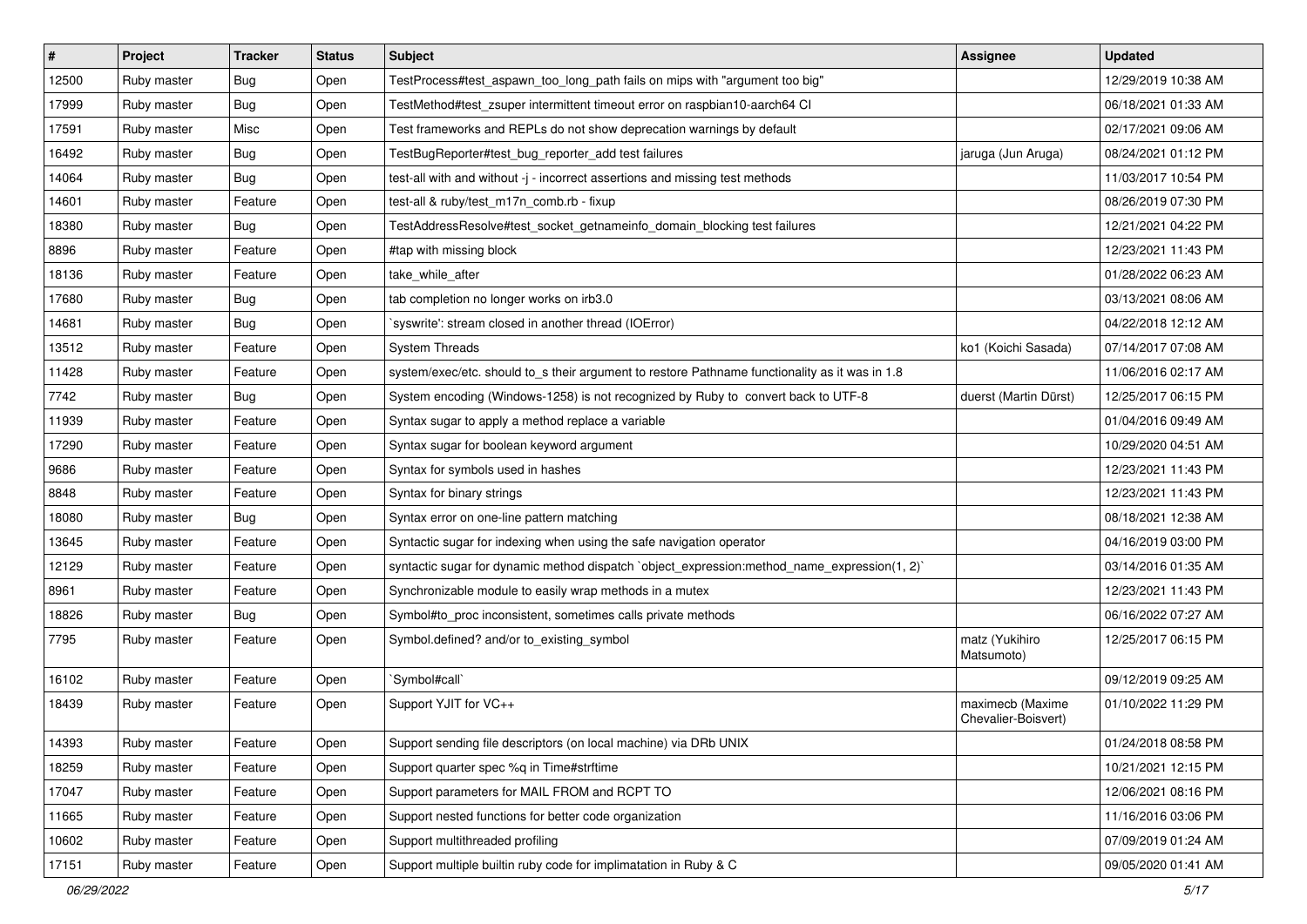| $\vert$ # | Project     | Tracker    | <b>Status</b> | <b>Subject</b>                                                                                                     | <b>Assignee</b>     | <b>Updated</b>      |
|-----------|-------------|------------|---------------|--------------------------------------------------------------------------------------------------------------------|---------------------|---------------------|
| 17844     | Ruby master | Feature    | Open          | Support list of methods to test with respond_to?                                                                   |                     | 05/06/2021 07:00 PM |
| 14550     | Ruby master | Feature    | Open          | Support keyword arguments with Date#step                                                                           |                     | 02/26/2018 03:58 AM |
| 12858     | Ruby master | Feature    | Open          | Supporting batch-requiring of files in ruby                                                                        |                     | 10/23/2016 08:05 AM |
| 7708      | Ruby master | Feature    | Open          | support for patches list                                                                                           |                     | 12/25/2017 06:15 PM |
| 11539     | Ruby master | Feature    | Open          | Support explicit declaration of volatile instance variables                                                        |                     | 01/26/2021 03:30 PM |
| 9445      | Ruby master | Feature    | Open          | Support emitting 1.9 Symbol keyword Hash syntax when pretty printing Hashes                                        |                     | 01/24/2014 06:01 AM |
| 15024     | Ruby master | Feature    | Open          | Support block in Array#join                                                                                        |                     | 08/25/2018 05:05 AM |
| 17616     | Ruby master | Feature    | Open          | Support backtracing on Linux with non-GNU-libc + libunwind                                                         |                     | 02/09/2021 01:12 PM |
| 14164     | Ruby master | Feature    | Open          | [Suggestion] Type system for ruby 3x to be usable for e. g. rubocop or autogenerating crystal code<br>and so forth |                     | 08/12/2019 08:15 AM |
| 17627     | Ruby master | Feature    | Open          | Suggestion: Implement `freeze_values` instance method on collection-like classes.                                  |                     | 02/16/2021 07:58 PM |
| 16638     | Ruby master | Feature    | Open          | Structured Data for Syslog                                                                                         |                     | 02/17/2020 07:06 PM |
| 10585     | Ruby master | Feature    | Open          | struct: speedup struct.attr = v for first 10 attributes and struct[:attr] for big structs                          |                     | 06/30/2015 08:18 PM |
| 12416     | Ruby master | Feature    | Open          | struct rb_id_table lacks mark function                                                                             |                     | 09/22/2020 07:43 PM |
| 12380     | Ruby master | Feature    | Open          | Struct` as a subclass of `Class`                                                                                   |                     | 05/14/2016 08:28 AM |
| 18886     | Ruby master | <b>Bug</b> | Open          | Struct aref and aset don't trigger any tracepoints.                                                                | ko1 (Koichi Sasada) | 06/29/2022 06:05 AM |
| 7845      | Ruby master | Feature    | Open          | Strip doesn't handle unicode space characters in ruby 1.9.2 & 1.9.3 (does in 1.9.1)                                |                     | 12/23/2021 11:43 PM |
| 16927     | Ruby master | <b>Bug</b> | Open          | String#tr won't return the expected result for some sign with diacritics                                           |                     | 06/01/2020 05:24 AM |
| 10331     | Ruby master | Feature    | Open          | String#to_r to recognize negative denominators                                                                     |                     | 10/06/2014 02:44 PM |
| 10152     | Ruby master | Feature    | Open          | String#strip doesn't remove non-breaking space                                                                     |                     | 04/12/2015 07:36 PM |
| 16666     | Ruby master | Feature    | Open          | 'string' - 'str' as a shortcut for 'string'.gsub('str', ")?                                                        |                     | 03/01/2020 08:38 PM |
| 17771     | Ruby master | Feature    | Open          | String#start_with? should not construct MatchData or set \$~                                                       |                     | 04/02/2021 02:49 PM |
| 15562     | Ruby master | Feature    | Open          | String#split` option to suppress the initial empty substring                                                       |                     | 01/28/2019 03:32 AM |
| 18597     | Ruby master | Feature    | Open          | Strings need a named method like 'dup' that doesn't duplicate if receiver is mutable                               |                     | 02/26/2022 11:56 PM |
| 15151     | Ruby master | Feature    | Open          | String#slice!(0,) creates a duplicate of original string                                                           |                     | 06/20/2019 03:37 PM |
| 9116      | Ruby master | Feature    | Open          | String#rsplit missing                                                                                              |                     | 04/27/2017 10:00 AM |
| 9807      | Ruby master | Feature    | Open          | String.new with block                                                                                              |                     | 05/07/2014 05:54 AM |
| 16790     | Ruby master | Feature    | Open          | string format and refinements                                                                                      |                     | 04/16/2020 03:06 AM |
| 15588     | Ruby master | Feature    | Open          | String#each_chunk and #chunks                                                                                      |                     | 12/25/2019 04:28 AM |
| 10783     | Ruby master | Misc       | Open          | String#concat has an "appending" behavior                                                                          |                     | 08/08/2018 03:08 AM |
| 14783     | Ruby master | Feature    | Open          | String#chars_at / String#bytes_at                                                                                  |                     | 05/24/2018 01:18 PM |
| 17682     | Ruby master | Feature    | Open          | String#casecmp performance improvement                                                                             |                     | 03/24/2021 02:29 PM |
| 15899     | Ruby master | Feature    | Open          | String#before and String#after                                                                                     |                     | 11/04/2019 08:57 PM |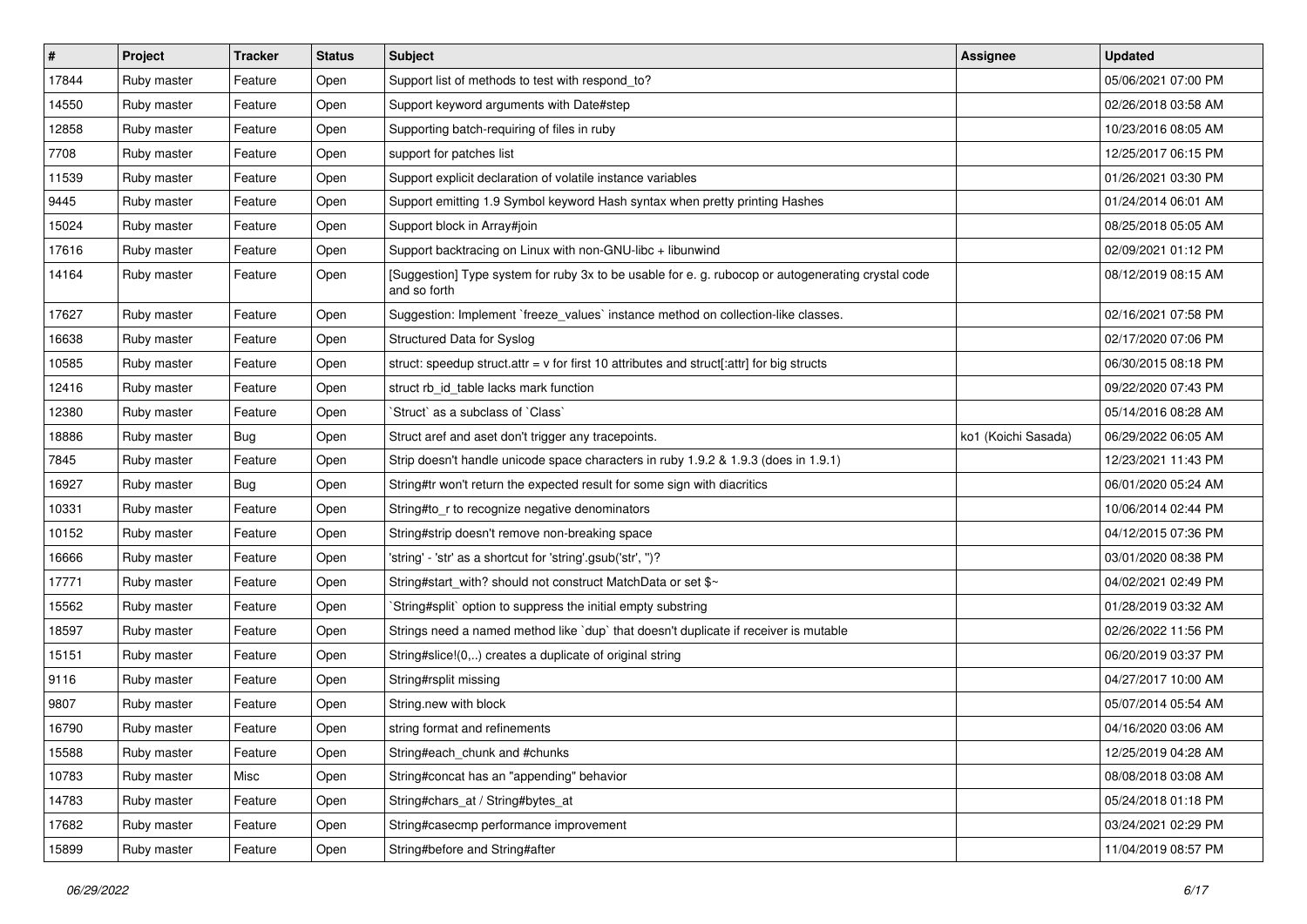| #     | Project     | <b>Tracker</b> | <b>Status</b> | <b>Subject</b>                                                                                                                                        | <b>Assignee</b>                   | <b>Updated</b>      |
|-------|-------------|----------------|---------------|-------------------------------------------------------------------------------------------------------------------------------------------------------|-----------------------------------|---------------------|
| 15668 | Ruby master | Feature        | Open          | stdlib: Date - Time should return the difference in days                                                                                              |                                   | 03/15/2019 07:09 AM |
| 17148 | Ruby master | Feature        | Open          | stdbuf(1) support                                                                                                                                     |                                   | 09/07/2020 04:12 AM |
| 16158 | Ruby master | <b>Bug</b>     | Open          | "st" Character Sequence In Regex Look-Behind Causes Illegal Pattern Error When Combined With<br>POSIX Bracket Expressions And Case Insensitivity Flag |                                   | 09/17/2019 09:37 AM |
| 18227 | Ruby master | Feature        | Open          | Static class initialization.                                                                                                                          | ioquatix (Samuel<br>Williams)     | 09/29/2021 09:21 PM |
| 17859 | Ruby master | Feature        | Open          | Start IRB when running just `ruby`                                                                                                                    |                                   | 05/14/2021 07:54 AM |
| 8619  | Ruby master | Feature        | Open          | <b>Standard Profiling API</b>                                                                                                                         |                                   | 12/23/2021 11:43 PM |
| 16511 | Ruby master | Feature        | Open          | Staged warnings and better compatibility for keyword arguments in 2.7.1                                                                               |                                   | 02/25/2020 06:54 PM |
| 8688  | Ruby master | Feature        | Open          | #sprintf should accept strings as keys                                                                                                                |                                   | 07/26/2013 02:33 AM |
| 17926 | Ruby master | <b>Bug</b>     | Open          | spec/ruby/core/file/atime_spec.rb: a random failing test on Travis ppc64le                                                                            |                                   | 06/02/2021 04:35 PM |
| 16451 | Ruby master | Feature        | Open          | Special ternary operator for methods ending in `?`                                                                                                    |                                   | 12/26/2019 09:03 PM |
| 18825 | Ruby master | Feature        | Open          | Specialized instruction for "array literal + `.hash`"                                                                                                 |                                   | 06/14/2022 05:24 PM |
| 17127 | Ruby master | Feature        | Open          | Some TrueClass methods are faster if implemented in Ruby                                                                                              |                                   | 11/05/2020 07:11 AM |
| 15833 | Ruby master | Feature        | Open          | Some refactors for shared-root array                                                                                                                  |                                   | 07/29/2019 07:13 AM |
| 16476 | Ruby master | Feature        | Open          | Socket.getaddrinfo cannot be interrupted by Timeout.timeout                                                                                           | Glass_saga (Masaki<br>Matsushita) | 06/16/2022 01:08 AM |
| 18759 | Ruby master | Bug            | Open          | snapshot-ruby_2_7: test failure on macos-12                                                                                                           |                                   | 04/28/2022 12:18 AM |
| 17815 | Ruby master | Misc           | Open          | Snapcraft Ruby plugin                                                                                                                                 |                                   | 04/20/2021 07:59 PM |
| 11388 | Ruby master | Feature        | Open          | SMTP Service Extension for Delivery Status Notifications                                                                                              |                                   | 02/06/2018 11:37 AM |
| 13174 | Ruby master | Feature        | Open          | Smaller id_table on 64bit platform                                                                                                                    |                                   | 01/31/2017 02:05 PM |
| 17995 | Ruby master | <b>Bug</b>     | Open          | Slow down when mjit and Ractor are being used at same time                                                                                            | k0kubun (Takashi<br>Kokubun)      | 06/11/2022 04:02 AM |
| 14474 | Ruby master | <b>Bug</b>     | Open          | skip "TestException#test_thread_signal_location" as known bug                                                                                         |                                   | 12/10/2018 07:09 AM |
| 11064 | Ruby master | Bug            | Open          | #singleton_methods for objects with special singleton_class returns an empty array                                                                    |                                   | 01/31/2022 05:02 AM |
| 13620 | Ruby master | Feature        | Open          | Simplifying MRI's build system: always make install                                                                                                   |                                   | 07/08/2018 09:41 AM |
| 14565 | Ruby master | Feature        | Open          | Simpler, one-liner, failsafe require in ruby? [Suggested names: require_failsafe, require_safe,<br>require_try, require_add)                          |                                   | 10/09/2019 05:42 AM |
| 14328 | Ruby master | Feature        | Open          | SIMD vectorization                                                                                                                                    |                                   | 07/16/2018 05:12 PM |
| 18068 | Ruby master | Misc           | Open          | Silence LoadError only if it is for rubygems itself                                                                                                   | hsbt (Hiroshi SHIBATA)            | 08/08/2021 02:21 PM |
| 15402 | Ruby master | Misc           | Open          | Shrinking excess retained memory of container types on promotion to uncollectible                                                                     |                                   | 12/11/2018 08:43 PM |
| 11670 | Ruby master | Feature        | Open          | Show warning to make nested def obsolete                                                                                                              | nobu (Nobuyoshi<br>Nakada)        | 11/09/2015 07:40 AM |
| 13668 | Ruby master | Feature        | Open          | Show / log test-all skips in CI here or at http://rubyci.org/ ?                                                                                       |                                   | 06/20/2017 03:30 AM |
| 17743 | Ruby master | Feature        | Open          | Show argument types in backtrace                                                                                                                      |                                   | 03/25/2021 06:39 PM |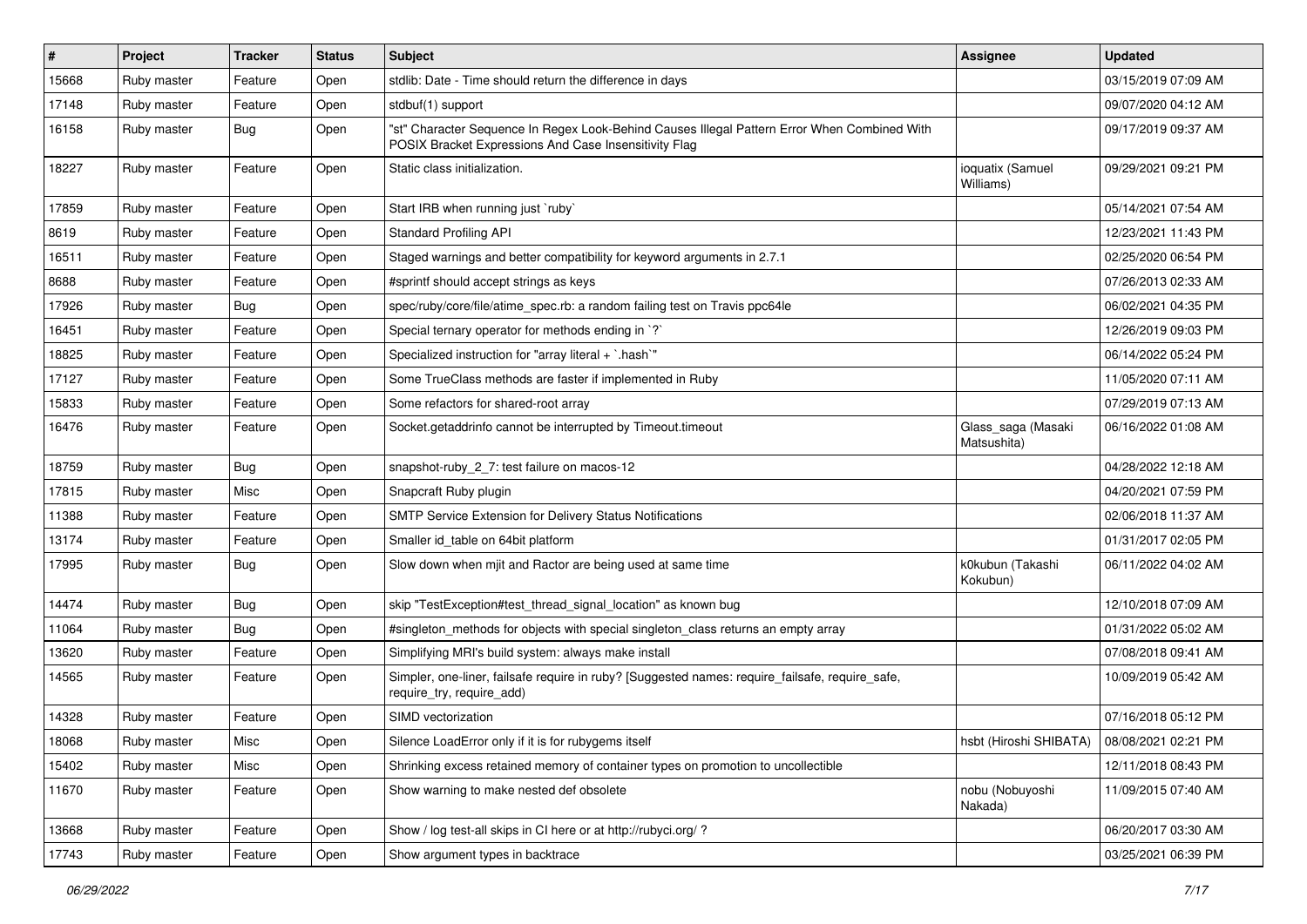| $\sharp$ | Project     | <b>Tracker</b> | <b>Status</b> | <b>Subject</b>                                                                                                                      | Assignee                      | <b>Updated</b>      |
|----------|-------------|----------------|---------------|-------------------------------------------------------------------------------------------------------------------------------------|-------------------------------|---------------------|
| 8853     | Ruby master | Feature        | Open          | Should String#sub(pattern) returns an Enumerator?                                                                                   |                               | 07/13/2019 12:32 AM |
| 8206     | Ruby master | Feature        | Open          | Should Ruby core implement String#blank?                                                                                            |                               | 04/28/2016 02:05 PM |
| 11230    | Ruby master | Bug            | Open          | Should rb struct s members() be public API?                                                                                         |                               | 04/17/2021 05:06 PM |
| 13124    | Ruby master | Feature        | Open          | Should #puts convert to external encoding?                                                                                          |                               | 12/01/2017 06:45 PM |
| 9049     | Ruby master | Feature        | Open          | Shorthands (a:b, *) for inclusive indexing                                                                                          |                               | 03/15/2018 12:26 AM |
| 18162    | Ruby master | Feature        | Open          | Shorthand method Proc#isolate to create isolated proc objects                                                                       |                               | 09/13/2021 02:33 AM |
| 16241    | Ruby master | Feature        | Open          | Shorter syntax for anonymous refinements                                                                                            |                               | 11/20/2020 07:22 PM |
| 16791    | Ruby master | Feature        | Open          | Shortcut for Process::Status.exitstatus                                                                                             |                               | 05/19/2020 03:16 AM |
| 9953     | Ruby master | Feature        | Open          | set_trace_func values which could be frozen or symbols                                                                              |                               | 06/19/2014 10:44 PM |
| 16995    | Ruby master | Feature        | Open          | Sets: <=> should be specialized                                                                                                     |                               | 06/26/2020 08:43 PM |
| 16990    | Ruby master | Feature        | Open          | Sets: operators compatibility with Array                                                                                            |                               | 02/22/2021 11:37 PM |
| 16992    | Ruby master | Feature        | Open          | Sets: officially ordered                                                                                                            | matz (Yukihiro<br>Matsumoto)  | 09/03/2020 02:08 PM |
| 16989    | Ruby master | Feature        | Open          | Sets: need $\Psi$                                                                                                                   | knu (Akinori MUSHA)           | 02/18/2022 02:57 AM |
| 16993    | Ruby master | Feature        | Open          | Sets: from hash keys using Hash#key_set                                                                                             |                               | 06/27/2020 05:44 AM |
| 16991    | Ruby master | Feature        | Open          | Sets: add Set#join                                                                                                                  |                               | 06/26/2020 08:29 PM |
| 15240    | Ruby master | Feature        | Open          | Set operations check for is_a?(Set), rather than allowing duck typing                                                               | knu (Akinori MUSHA)           | 08/27/2019 08:12 PM |
| 7220     | Ruby master | Feature        | Open          | Separate IO#dup, StringIO#initialize_copy from dup(2)                                                                               |                               | 12/10/2020 08:47 AM |
| 17471    | Ruby master | Feature        | Open          | send if method for improved conditional chaining                                                                                    |                               | 12/29/2020 03:23 PM |
| 12141    | Ruby master | Feature        | Open          | send and __send_                                                                                                                    |                               | 03/14/2016 01:32 AM |
| 18736    | Ruby master | Feature        | Open          | self-p for method chain                                                                                                             |                               | 04/15/2022 11:09 AM |
| 18265    | Ruby master | Feature        | Open          | Self-contained one-binary feature which discuss on ruby kaigi 2021 day 2, $\Box$ Ruby Committers vs the<br>World / CRuby Committers |                               | 10/24/2021 04:11 PM |
| 18186    | Ruby master | Bug            | Open          | SEGV with system command - MinGW?                                                                                                   |                               | 09/22/2021 03:20 PM |
| 14049    | Ruby master | Bug            | Open          | SEGV svn 60401 require_relative                                                                                                     |                               | 10/26/2017 05:25 PM |
| 18818    | Ruby master | Bug            | Open          | SEGV (Fiber scheduler?)                                                                                                             | ioquatix (Samuel<br>Williams) | 06/06/2022 06:31 PM |
| 16288    | Ruby master | Bug            | Open          | Segmentation fault with finalizers, threads                                                                                         |                               | 12/19/2019 07:46 PM |
| 18412    | Ruby master | Bug            | Open          | Segfault in test_ractor.rb                                                                                                          |                               | 12/17/2021 04:23 AM |
| 18413    | Ruby master | Bug            | Open          | Segfault in `ripper/lexer.rb`                                                                                                       |                               | 12/17/2021 04:49 PM |
| 17799    | Ruby master | <b>Bug</b>     | Open          | Seg fault in rb class clear method cache                                                                                            |                               | 12/09/2021 05:39 AM |
| 16621    | Ruby master | Feature        | Open          | Second block parameter of Pathname#glob to be relative path from self                                                               |                               | 02/12/2020 11:27 PM |
| 13571    | Ruby master | Bug            | Open          | Script arguments, encoding, windows / MinGW                                                                                         |                               | 11/12/2017 10:53 PM |
| 16411    | Ruby master | Feature        | Open          | Safer keyword argument extension                                                                                                    |                               | 12/10/2019 02:45 AM |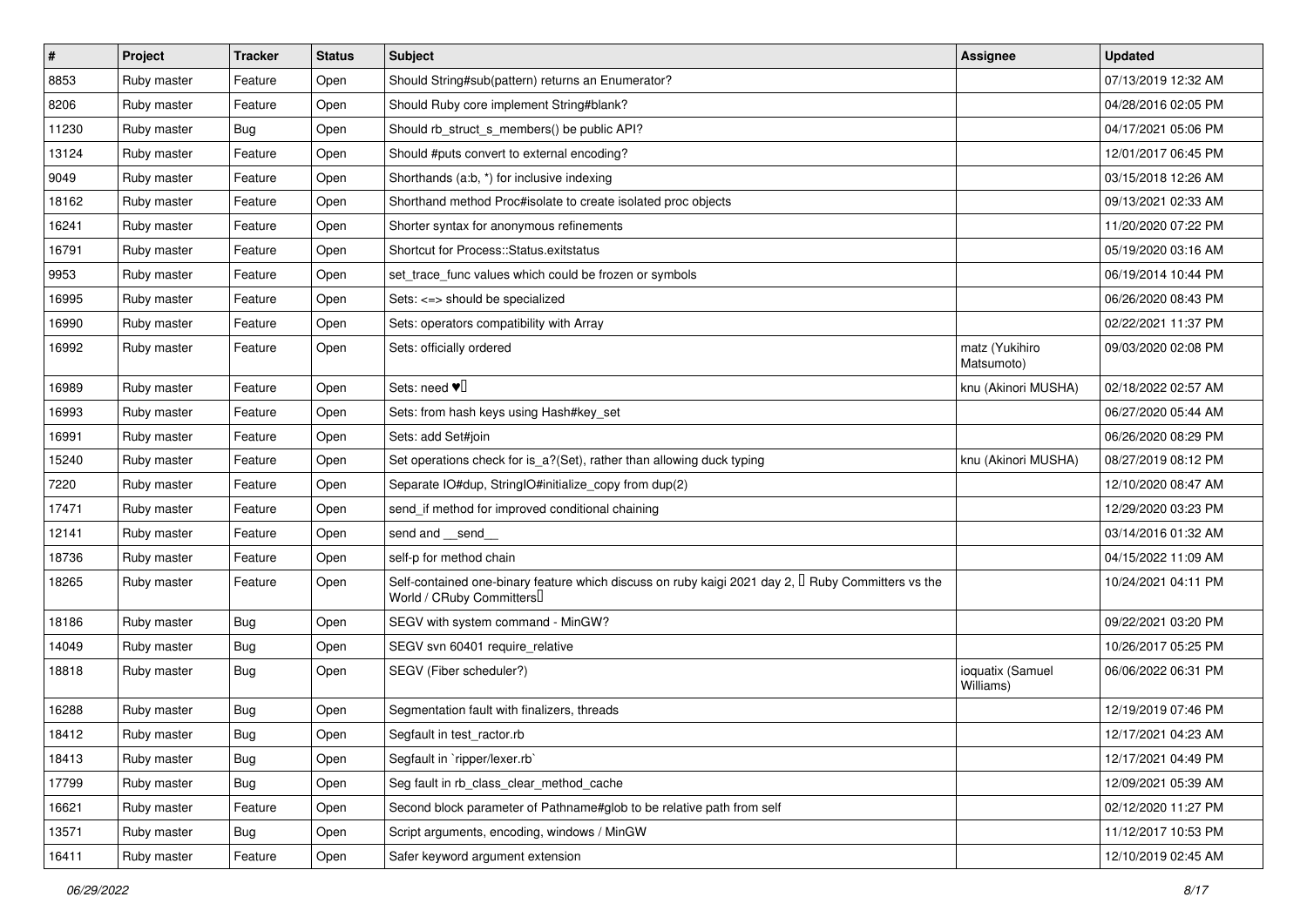| $\vert$ # | Project     | <b>Tracker</b> | <b>Status</b> | <b>Subject</b>                                                                | <b>Assignee</b>                     | <b>Updated</b>      |
|-----------|-------------|----------------|---------------|-------------------------------------------------------------------------------|-------------------------------------|---------------------|
| 8494      | Ruby master | Feature        | Open          | Safe method for defensive copies. alternative to 'dup'                        |                                     | 06/05/2013 04:26 PM |
| 18002     | Ruby master | <b>Bug</b>     | Open          | s390x: Tests failing without LC_ALL env                                       | jaruga (Jun Aruga)                  | 07/12/2021 04:30 PM |
| 8232      | Ruby master | Feature        | Open          | Rudiments of abstract algebra in Ruby                                         | matz (Yukihiro<br>Matsumoto)        | 04/09/2013 01:47 AM |
| 18842     | Ruby master | <b>Bug</b>     | Open          | Ruby's Resolv library does not handle correctly the `NODATA` case             |                                     | 06/19/2022 05:39 PM |
| 16978     | Ruby master | Feature        | Open          | Ruby should not use realpath for FILE                                         | nobu (Nobuyoshi<br>Nakada)          | 04/01/2022 11:30 AM |
| 8270      | Ruby master | Feature        | Open          | Ruby should build without thread support (aka minix)                          | nobu (Nobuyoshi<br>Nakada)          | 12/10/2020 08:53 AM |
| 16810     | Ruby master | <b>Bug</b>     | Open          | ruby segfaults on s390x with musl libc                                        |                                     | 03/05/2021 01:38 AM |
| 16905     | Ruby master | <b>Bug</b>     | Open          | Ruby required to build Ruby on Haiku?                                         |                                     | 05/24/2020 08:08 AM |
| 16629     | Ruby master | Misc           | Open          | ruby-loco now built & saved on GitHub, both mingw & mswin builds              |                                     | 02/12/2020 01:53 PM |
| 17741     | Ruby master | Feature        | Open          | Ruby links to `objc` for convenience - this should be moved into a native ext |                                     | 03/23/2021 01:24 AM |
| 18822     | Ruby master | Feature        | Open          | Ruby lack a proper method to percent-encode strings for URIs (RFC 3986)       |                                     | 06/09/2022 02:42 PM |
| 18733     | Ruby master | <b>Bug</b>     | Open          | Ruby GC problems cause performance issue with Ractor                          |                                     | 04/15/2022 09:13 AM |
| 18758     | Ruby master | <b>Bug</b>     | Open          | Ruby fails to build on M1 Mac when x86 Homebrew is installed                  |                                     | 04/28/2022 03:19 PM |
| 17142     | Ruby master | <b>Bug</b>     | Open          | Ruby fails to build in AIX                                                    |                                     | 03/20/2021 07:08 AM |
| 17851     | Ruby master | Feature        | Open          | ruby extension for memoryview                                                 |                                     | 05/05/2021 03:15 PM |
| 7981      | Ruby master | Feature        | Open          | ruby does not respect --                                                      |                                     | 02/28/2013 02:49 PM |
| 16408     | Ruby master | Misc           | Open          | Ruby docs list incorrect method signatures for PTY::getpty/PTY::spawn         |                                     | 12/12/2019 05:12 PM |
| 13681     | Ruby master | Feature        | Open          | Ruby digest init fails in FIPS mode when built against OpenSSL ~> 1.0.1       |                                     | 07/04/2017 05:17 PM |
| 14276     | Ruby master | Feature        | Open          | Ruby core debugger API                                                        |                                     | 01/05/2018 07:54 PM |
| 14422     | Ruby master | <b>Bug</b>     | Open          | Ruby configuration options should not be reused for gem builds                |                                     | 03/05/2018 03:32 PM |
| 10436     | Ruby master | <b>Bug</b>     | Open          | ruby -c and ripper inconsistency: m(&nil) {}                                  |                                     | 08/27/2019 12:08 AM |
| 14149     | Ruby master | Misc           | Open          | Ruby Birthday Thread - 25th years anniversary                                 |                                     | 12/02/2017 01:40 AM |
| 13968     | Ruby master | Misc           | Open          | [Ruby 3.x perhaps] - A (minimal?) static variant of ruby                      |                                     | 01/14/2018 03:24 PM |
| 18281     | Ruby master | <b>Bug</b>     | Open          | Ruby 3.1.0: gem uninstall -alx fails to uninstall debug                       |                                     | 06/16/2022 01:08 AM |
| 17373     | Ruby master | <b>Bug</b>     | Open          | Ruby 3.0 is slower at Discourse bench than Ruby 2.7                           |                                     | 01/04/2021 06:47 AM |
| 18457     | Ruby master | Bug            | Open          | ruby 2.7.5 fiddle/types.rb use uint32_t but fiddle/cparser.rb lacks uint32_t  |                                     | 01/03/2022 01:00 PM |
| 14418     | Ruby master | <b>Bug</b>     | Open          | ruby 2.5 slow regexp execution                                                |                                     | 12/29/2019 10:34 AM |
| 14387     | Ruby master | <b>Bug</b>     | Open          | Ruby 2.5   Alpine Linux   000000000000 SystemStackError   00000               |                                     | 04/21/2020 03:13 PM |
| 9507      | Ruby master | <b>Bug</b>     | Open          | Ruby 2.1.0 is broken on ARMv5: tried to create Proc object without a block    | charliesome (Charlie<br>Somerville) | 01/05/2018 09:00 PM |
| 17037     | Ruby master | <b>Bug</b>     | Open          | rounding of Rational#to f                                                     |                                     | 08/26/2020 03:54 AM |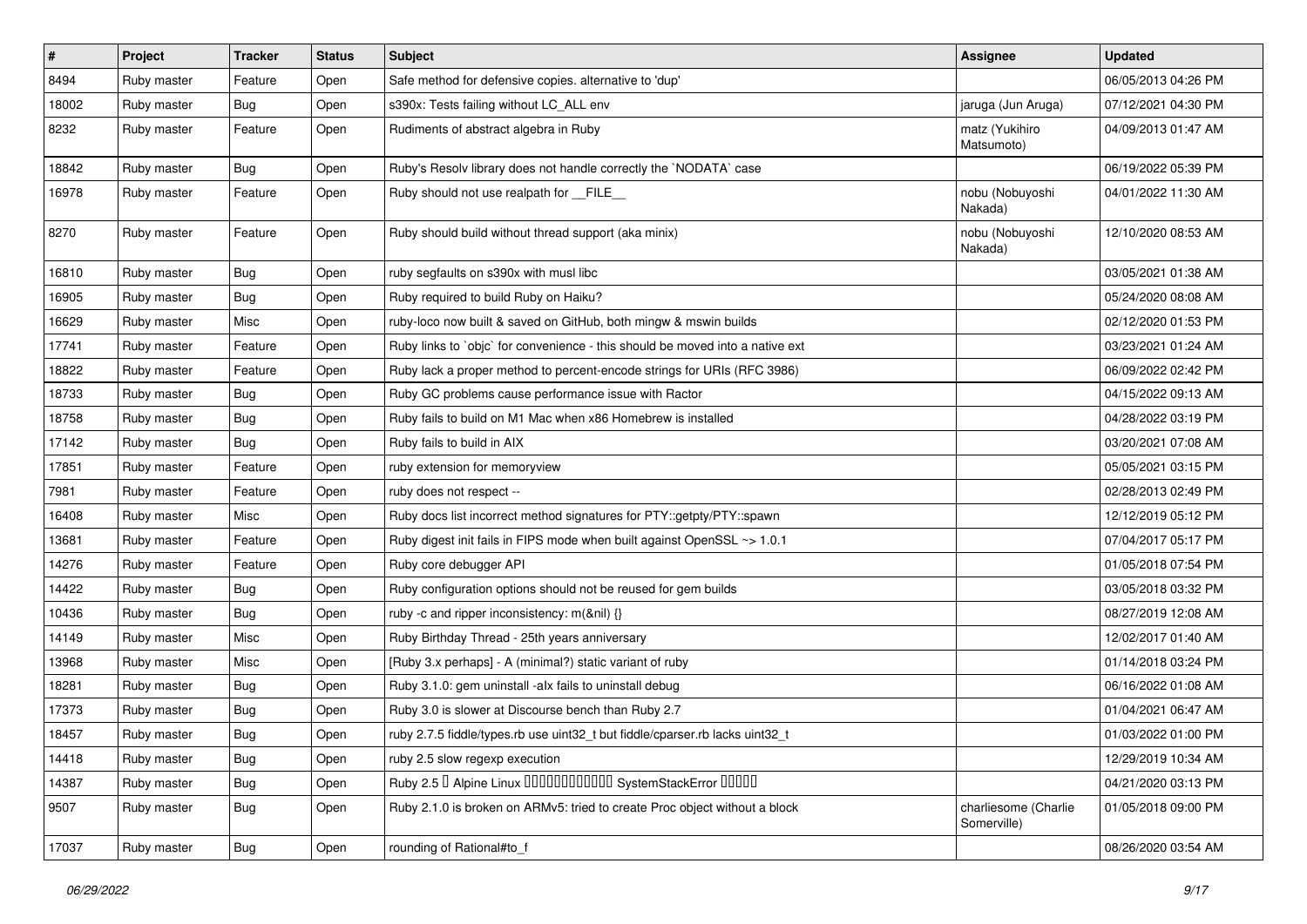| $\vert$ # | Project     | <b>Tracker</b> | <b>Status</b> | Subject                                                                                       | <b>Assignee</b>              | <b>Updated</b>      |
|-----------|-------------|----------------|---------------|-----------------------------------------------------------------------------------------------|------------------------------|---------------------|
| 8321      | Ruby master | Feature        | Open          | Ripper: I would like coordinates for keywords                                                 |                              | 05/10/2013 07:01 PM |
| 16794     | Ruby master | Feature        | Open          | <b>Rightward operators</b>                                                                    |                              | 09/10/2020 09:34 PM |
| 11500     | Ruby master | Feature        | Open          | [RFC] rename Queue to UnboundedQueue                                                          |                              | 07/19/2021 07:48 AM |
| 18494     | Ruby master | Feature        | Open          | [RFC] ENV["RUBY_GC_"]= changes GC parameters dynamically                                      |                              | 01/17/2022 11:15 PM |
| 18401     | Ruby master | Feature        | Open          | Rework `require_relative` to add the "current path" on `\$LOAD_PATH`                          |                              | 12/09/2021 05:41 PM |
| 11927     | Ruby master | Feature        | Open          | Return value for `Module#include` and `Module#prepend`                                        |                              | 09/02/2020 12:40 AM |
| 12006     | Ruby master | Feature        | Open          | return IO object from IO#print, IO#puts, IO#close_read, IO#close_write,                       |                              | 01/21/2016 12:42 PM |
| 15093     | Ruby master | Feature        | Open          | Retrive Array elements with infinite ranges specified by Float:: INFINITY                     |                              | 09/09/2018 02:01 PM |
| 7848      | Ruby master | Feature        | Open          | Restore default state for core ruby objects                                                   | matz (Yukihiro<br>Matsumoto) | 12/25/2017 06:15 PM |
| 15824     | Ruby master | Feature        | Open          | respond_to pattern for pattern match                                                          |                              | 10/06/2019 07:56 AM |
| 9400      | Ruby master | Feature        | Open          | Respect constant lookup when using 'raise'                                                    |                              | 07/12/2019 03:36 AM |
| 9355      | Ruby master | Feature        | Open          | Re: Rename method_id to method_name in TracePoint class                                       |                              | 07/12/2019 03:45 AM |
| 16246     | Ruby master | Feature        | Open          | require with an optional block that is evaluated when requiring fails                         |                              | 10/09/2019 11:16 AM |
| 10320     | Ruby master | Feature        | Open          | require into module                                                                           |                              | 06/10/2021 08:15 AM |
| 15993     | Ruby master | <b>Bug</b>     | Open          | 'require' doesn't work if there are Cyrillic chars in the path to Ruby dir                    |                              | 07/09/2021 04:08 PM |
| 18608     | Ruby master | <b>Bug</b>     | Open          | 'require': cannot load such file -- ripper (LoadError) after 'make distclean'                 |                              | 05/27/2022 04:10 AM |
| 16895     | Ruby master | Misc           | Open          | Request for cooperation: Try your applications/libraries with master branch and debug options |                              | 05/15/2020 11:51 PM |
| 11295     | Ruby master | Misc           | Open          | Request for comments about error messages                                                     |                              | 10/22/2015 09:12 AM |
| 16818     | Ruby master | Feature        | Open          | Rename `Range#%` to `Range#/`                                                                 |                              | 05/07/2020 08:49 AM |
| 7384      | Ruby master | Feature        | Open          | Rename #each_with_object to #each_with                                                        |                              | 12/25/2017 06:15 PM |
| 10287     | Ruby master | Feature        | Open          | rename COLON3 to COLON2_HEAD.                                                                 | matz (Yukihiro<br>Matsumoto) | 07/27/2021 09:34 AM |
| 17163     | Ruby master | Feature        | Open          | Rename `begin`                                                                                |                              | 09/09/2020 03:04 AM |
| 18576     | Ruby master | Feature        | Open          | Rename `ASCII-8BIT` encoding to `BINARY`                                                      |                              | 03/17/2022 03:06 PM |
| 14465     | Ruby master | Feature        | Open          | rename/alias and then obsolete UDPSocket::send                                                |                              | 12/23/2021 11:43 PM |
| 13502     | Ruby master | Feature        | Open          | remove unused Array#to_s implementation                                                       |                              | 07/27/2021 11:41 AM |
| 14249     | Ruby master | Feature        | Open          | Remove str[match_str]                                                                         |                              | 05/19/2018 06:13 PM |
| 17944     | Ruby master | Feature        | Open          | Remove Socket.gethostbyaddr and Socket.gethostbyname                                          |                              | 06/10/2021 08:26 AM |
| 10541     | Ruby master | Misc           | Open          | Remove shorthand string interpolation syntax                                                  | matz (Yukihiro<br>Matsumoto) | 10/08/2015 05:44 PM |
| 7702      | Ruby master | Feature        | Open          | Remove Proc#binding                                                                           | matz (Yukihiro<br>Matsumoto) | 07/15/2019 07:39 PM |
| 14605     | Ruby master | Feature        | Open          | Remove `original_iseq` from `rb_iseq_constant_body`                                           |                              | 08/26/2019 07:31 PM |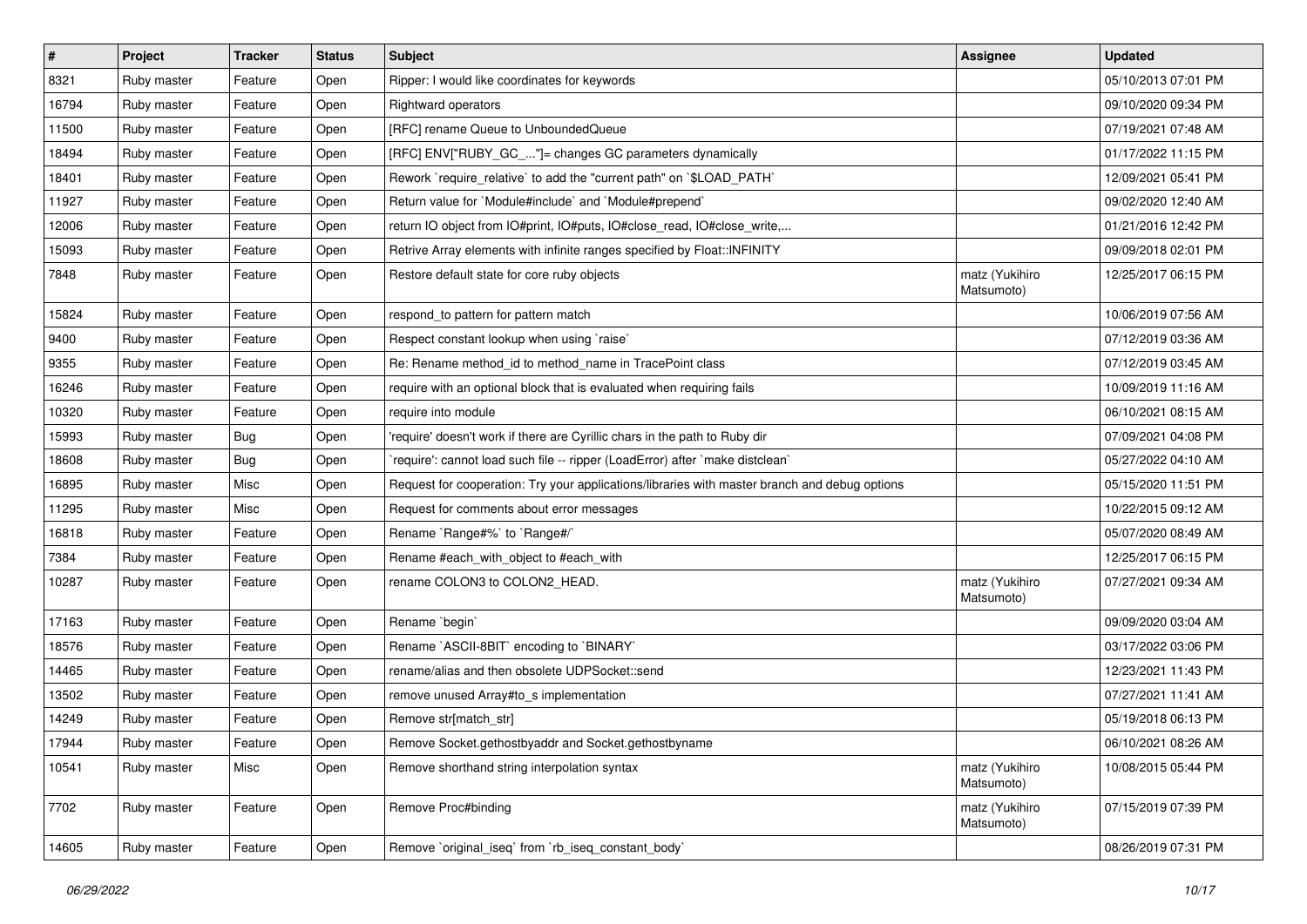| $\vert$ # | Project     | <b>Tracker</b> | <b>Status</b> | <b>Subject</b>                                                                                                        | <b>Assignee</b>              | <b>Updated</b>      |
|-----------|-------------|----------------|---------------|-----------------------------------------------------------------------------------------------------------------------|------------------------------|---------------------|
| 16968     | Ruby master | Feature        | Open          | Remove `\$IGNORECASE` from English.rb                                                                                 |                              | 06/18/2020 04:34 AM |
| 17121     | Ruby master | Feature        | Open          | Remove ENV#index                                                                                                      |                              | 08/13/2020 09:58 AM |
| 10548     | Ruby master | Feature        | Open          | remove callcc (Callcc is now going obsoleted. Please use Fiber.)                                                      |                              | 04/18/2022 09:07 AM |
| 17099     | Ruby master | Feature        | Open          | Remove boolean argument and warning from Module#attr                                                                  |                              | 12/18/2020 04:15 AM |
| 15445     | Ruby master | Feature        | Open          | Reject '.123' in Float() method                                                                                       | matz (Yukihiro<br>Matsumoto) | 01/10/2019 07:59 AM |
| 18751     | Ruby master | <b>Bug</b>     | Open          | Regression on master for Method#== when comparing public with private method                                          |                              | 05/18/2022 01:27 AM |
| 8444      | Ruby master | <b>Bug</b>     | Open          | Regexp vars \$~ and friends are not thread local                                                                      | ko1 (Koichi Sasada)          | 07/30/2019 07:38 AM |
| 18009     | Ruby master | <b>Bug</b>     | Open          | Regexps \w and \W with /i option and /u option produce inconsistent results under nested negation<br>and intersection |                              | 06/28/2021 09:09 AM |
| 18686     | Ruby master | Bug            | Open          | Regexp supporting unexpected age properties in Ruby < 3.2                                                             |                              | 04/08/2022 06:52 PM |
| 9253      | Ruby master | Feature        | Open          | Regexp named match and case statement                                                                                 |                              | 01/05/2018 09:00 PM |
| 16145     | Ruby master | <b>Bug</b>     | Open          | regexp match error if mixing /i, character classes, and utf8                                                          |                              | 09/06/2019 05:52 AM |
| 14364     | Ruby master | <b>Bug</b>     | Open          | Regexp last match variable in procs                                                                                   |                              | 09/14/2018 05:28 AM |
| 14838     | Ruby master | <b>Bug</b>     | Open          | RegexpError with double "s" in look-behind assertion in case-insensitive unicode regexp                               |                              | 06/09/2018 04:04 PM |
| 12034     | Ruby master | Feature        | Open          | RegExp does not respect file encoding directive                                                                       |                              | 02/13/2016 06:41 PM |
| 14669     | Ruby master | Feature        | Open          | Regexp does not expose the amount of capture groups.                                                                  |                              | 04/08/2018 11:11 AM |
| 17036     | Ruby master | Feature        | Open          | Regexp deconstruction keys to allow pattern matching                                                                  |                              | 07/19/2020 02:45 PM |
| 12700     | Ruby master | Feature        | Open          | regexg heredoc support                                                                                                |                              | 11/24/2017 12:53 AM |
| 17156     | Ruby master | Feature        | Open          | Refinements per directory tree                                                                                        |                              | 12/07/2020 05:19 AM |
| 9704      | Ruby master | Feature        | Open          | Refinements as files instead of modules                                                                               | matz (Yukihiro<br>Matsumoto) | 10/11/2016 06:36 PM |
| 14083     | Ruby master | <b>Bug</b>     | Open          | Refinement in block calling incorrect method                                                                          |                              | 11/05/2017 07:36 PM |
| 18799     | Ruby master | <b>Bug</b>     | Open          | Refinement#import_methods vs attr_reader                                                                              |                              | 05/25/2022 06:50 AM |
| 15428     | Ruby master | <b>Bug</b>     | Open          | Refactor Proc#>> and #<<                                                                                              |                              | 08/20/2021 06:31 PM |
| 15802     | Ruby master | Misc           | Open          | Reduce the minimum string buffer size from 127 to 63 bytes                                                            | ko1 (Koichi Sasada)          | 07/30/2019 04:04 AM |
| 16773     | Ruby master | Feature        | Open          | Reduce allocations in net/http                                                                                        |                              | 04/10/2020 11:36 AM |
| 15527     | Ruby master | Feature        | Open          | Redesign of timezone object requirements                                                                              |                              | 02/02/2019 11:15 AM |
| 14125     | Ruby master | Feature        | Open          | Readline Module (STDLIB): Add support for ^O emacs keybinding?                                                        |                              | 08/25/2019 08:48 PM |
| 18456     | Ruby master | <b>Bug</b>     | Open          | rdoc non-determinism: module includes can be added once or twice to generated .ri                                     |                              | 01/01/2022 11:16 PM |
| 16373     | Ruby master | Feature        | Open          | RDoc for some of the Kernel methods cannot be found in Kernel module                                                  |                              | 05/29/2020 09:29 PM |
| 17053     | Ruby master | Misc           | Open          | RDoc for Hash Keys                                                                                                    |                              | 07/28/2020 01:21 AM |
| 18472     | Ruby master | <b>Bug</b>     | Open          | rb_w32_map_errno is not found on Ruby-3.1.0                                                                           |                              | 01/13/2022 09:59 AM |
| 18492     | Ruby master | Bug            | Open          | rb_rescue2` inside `rb_protect` segfaults on Windows                                                                  |                              | 01/14/2022 03:17 PM |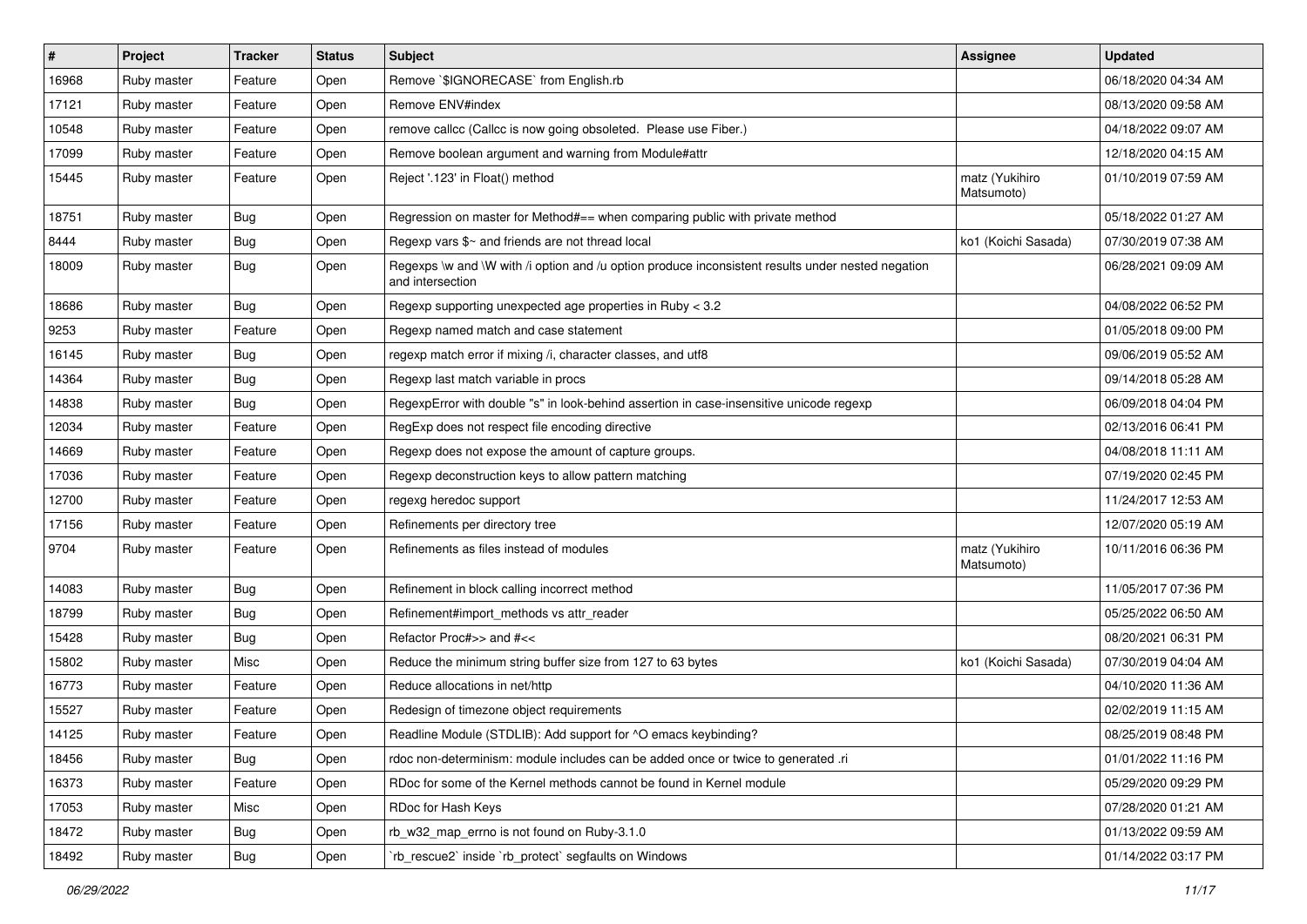| $\vert$ # | Project     | <b>Tracker</b> | <b>Status</b> | Subject                                                                                                         | <b>Assignee</b>     | <b>Updated</b>      |
|-----------|-------------|----------------|---------------|-----------------------------------------------------------------------------------------------------------------|---------------------|---------------------|
| 12731     | Ruby master | Feature        | Open          | rb_path_to_class should call custom const_defined? methods (take 2)                                             |                     | 07/25/2019 06:13 PM |
| 18257     | Ruby master | <b>Bug</b>     | Open          | rb_mRubyVMFrozenCore is broken by GC run                                                                        |                     | 02/10/2022 12:36 PM |
| 16742     | Ruby master | Feature        | Open          | RbConfig.windows? and RbConfig.host_os                                                                          |                     | 04/11/2020 02:00 PM |
| 18473     | Ruby master | <b>Bug</b>     | Open          | Raw data in Socket::Option#inspect on Amazon Linux 2                                                            |                     | 01/11/2022 02:13 PM |
| 10332     | Ruby master | Feature        | Open          | Rational literal for mixed fractions                                                                            |                     | 10/06/2014 02:55 PM |
| 18368     | Ruby master | Feature        | Open          | Range#step semantics for non-Numeric ranges                                                                     |                     | 02/02/2022 03:42 PM |
| 17924     | Ruby master | Feature        | Open          | Range#infinite?                                                                                                 |                     | 07/08/2021 11:58 PM |
| 18580     | Ruby master | <b>Bug</b>     | Open          | Range#include? inconsistency for beginless String ranges                                                        |                     | 03/09/2022 10:22 PM |
| 18463     | Ruby master | Feature        | Open          | Random number generation with xoshiro                                                                           |                     | 02/13/2022 09:12 AM |
| 16031     | Ruby master | Feature        | Open          | Raise ArgumentError when creating Time objects with invalid day of month, instead of rolling into next<br>month |                     | 06/20/2020 04:23 AM |
| 18760     | Ruby master | Bug            | Open          | Ractors vs "skynet" microbenchmark                                                                              |                     | 05/02/2022 11:36 PM |
| 17414     | Ruby master | Feature        | Open          | Ractor should allow access to shareable attributes for Modules/Classes                                          | ko1 (Koichi Sasada) | 12/21/2020 03:56 PM |
| 18258     | Ruby master | <b>Bug</b>     | Open          | Ractor.shareable? can be slow and mutates internal object flags.                                                | ko1 (Koichi Sasada) | 10/21/2021 08:58 AM |
| 18816     | Ruby master | Bug            | Open          | Ractor segfaulting MacOS 12.4 (aarch64 / M1 processor)                                                          |                     | 06/13/2022 01:46 PM |
| 17298     | Ruby master | Feature        | Open          | Ractor's basket communication APIs                                                                              |                     | 11/13/2020 04:16 PM |
| 17624     | Ruby master | Bug            | Open          | Ractor.receive is not thread-safe                                                                               | ko1 (Koichi Sasada) | 09/14/2021 01:40 AM |
| 17286     | Ruby master | Feature        | Open          | Ractor.new' should accept 'move: true'                                                                          |                     | 11/08/2020 03:01 AM |
| 17393     | Ruby master | Feature        | Open          | Ractor::Moved#inspect`                                                                                          | ko1 (Koichi Sasada) | 12/21/2020 05:47 PM |
| 17404     | Ruby master | Feature        | Open          | Ractor `move:` API to allow shareability check                                                                  | ko1 (Koichi Sasada) | 12/18/2020 09:17 PM |
| 18127     | Ruby master | Feature        | Open          | Ractor-local version of Singleton                                                                               |                     | 11/09/2021 02:45 PM |
| 17506     | Ruby master | Bug            | Open          | Ractor isolation broken by ThreadGroup                                                                          |                     | 01/03/2021 08:05 PM |
| 17543     | Ruby master | <b>Bug</b>     | Open          | Ractor isolation broken by `self` in shareable proc                                                             | ko1 (Koichi Sasada) | 01/29/2021 03:06 PM |
| 18129     | Ruby master | <b>Bug</b>     | Open          | Ractor-incompatible global variables can be accessed through alias                                              |                     | 08/23/2021 10:08 PM |
| 18119     | Ruby master | Bug            | Open          | Ractor crashes when instantiating classes                                                                       | ko1 (Koichi Sasada) | 09/14/2021 01:42 AM |
| 17359     | Ruby master | <b>Bug</b>     | Open          | Ractor copy mode is not Ractor-safe                                                                             | ko1 (Koichi Sasada) | 12/02/2020 05:42 PM |
| 17180     | Ruby master | Bug            | Open          | Ractor and constant referencing                                                                                 |                     | 09/20/2020 05:43 PM |
| 18814     | Ruby master | Feature        | Open          | Ractor: add method to query incoming message queue size                                                         |                     | 06/02/2022 11:59 AM |
| 18782     | Ruby master | <b>Bug</b>     | Open          | Race conditions in autoload when loading the same feature with multiple threads.                                |                     | 05/18/2022 09:22 PM |
| 10128     | Ruby master | <b>Bug</b>     | Open          | Quoting problem for arguments of Kernel.system, Kernel.exec on Windows                                          | cruby-windows       | 12/30/2019 03:00 AM |
| 9145      | Ruby master | Feature        | Open          | Queue#pop(true) return nil if empty instead of raising ThreadError                                              |                     | 01/01/2018 07:41 PM |
| 17357     | Ruby master | Feature        | Open          | Queue#pop` should have a block form for closed queues                                                           |                     | 01/12/2021 07:32 AM |
| 17146     | Ruby master | <b>Bug</b>     | Open          | Queue operations are allowed after it is frozen                                                                 |                     | 10/20/2021 08:32 PM |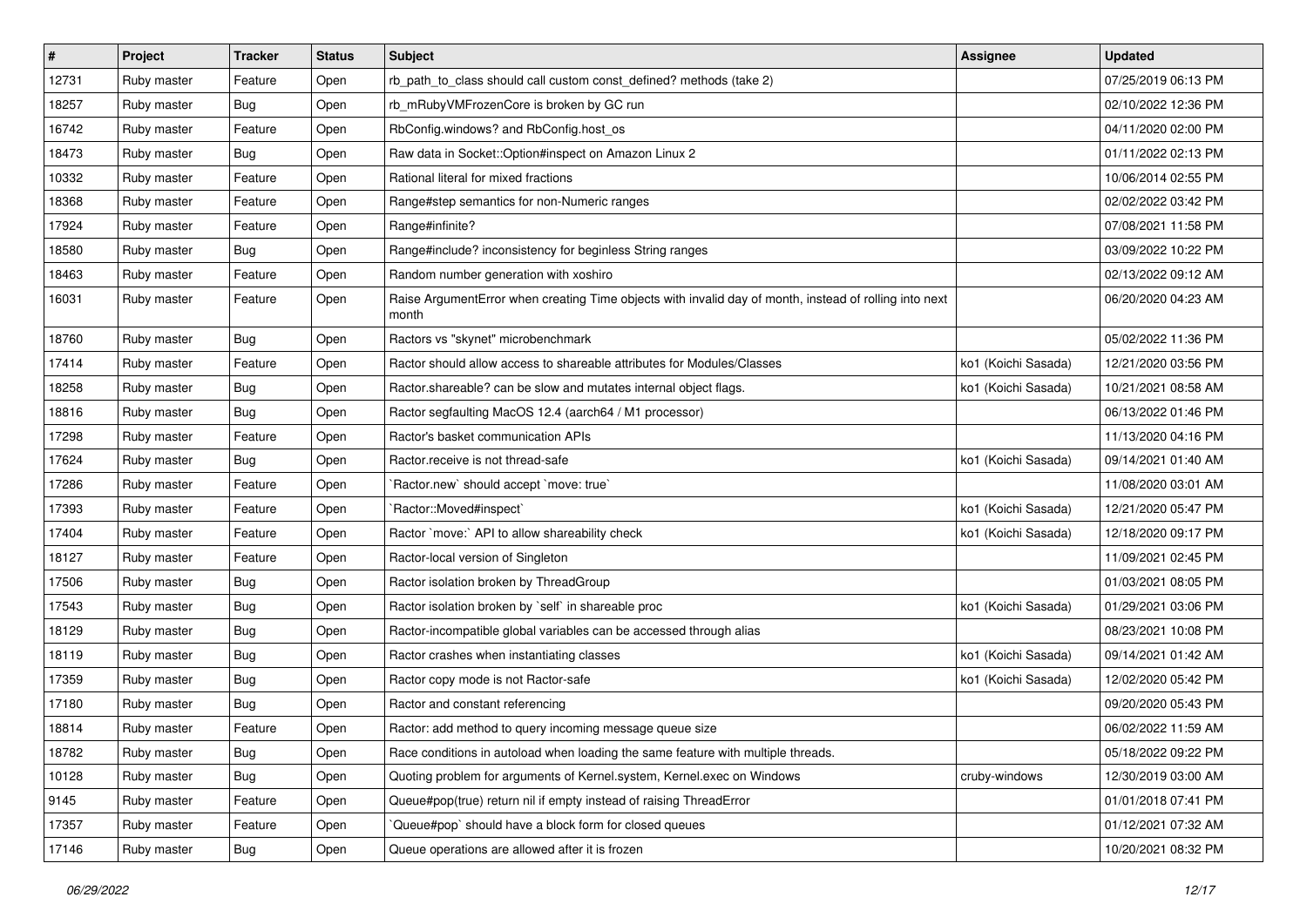| $\sharp$ | Project     | <b>Tracker</b> | <b>Status</b> | <b>Subject</b>                                                                                                     | Assignee                      | <b>Updated</b>      |
|----------|-------------|----------------|---------------|--------------------------------------------------------------------------------------------------------------------|-------------------------------|---------------------|
| 11518    | Ruby master | Feature        | Open          | Queue enhancement - promote! and promote_all!                                                                      | matz (Yukihiro<br>Matsumoto)  | 09/17/2015 08:40 PM |
| 11517    | Ruby master | Feature        | Open          | Queue enhancement - conditional pop                                                                                | matz (Yukihiro<br>Matsumoto)  | 09/17/2015 09:02 PM |
| 14692    | Ruby master | Misc           | Open          | Question: Ruby stdlib's Option Parser                                                                              | nobu (Nobuyoshi<br>Nakada)    | 04/22/2018 05:53 AM |
| 18420    | Ruby master | Misc           | Open          | Question about how to handle IO.pipe reader and writer when forking                                                |                               | 12/22/2021 12:04 AM |
| 17774    | Ruby master | Bug            | Open          | Quantified empty group causes regex to fail                                                                        |                               | 10/13/2021 04:43 PM |
| 11923    | Ruby master | Feature        | Open          | Put Struct accessors into separate module to allow redefining them in Struct.new's block                           |                               | 05/17/2016 06:37 AM |
| 13026    | Ruby master | Feature        | Open          | Public singleton methods                                                                                           |                               | 02/22/2017 06:53 PM |
| 18036    | Ruby master | Bug            | Open          | Pthread fibers become invalid on fork - different from normal fibers.                                              | ioquatix (Samuel<br>Williams) | 08/19/2021 07:05 AM |
| 15338    | Ruby master | Feature        | Open          | Provide way for C extensions to query if global variable is defined                                                |                               | 11/25/2018 09:32 AM |
| 10882    | Ruby master | Feature        | Open          | Provide Levenshtein distance implementation as part of stdlib                                                      |                               | 02/26/2015 03:56 PM |
| 17758    | Ruby master | Feature        | Open          | Provide Hash#count for performance improvement                                                                     |                               | 03/28/2021 06:39 PM |
| 15017    | Ruby master | Feature        | Open          | Provide extended information about Signal                                                                          |                               | 08/22/2018 05:42 AM |
| 10391    | Ruby master | Feature        | Open          | Provide %eISO-8859-1'string \xAA literal' string literals with explicit encoding                                   |                               | 10/28/2014 10:27 AM |
| 17004    | Ruby master | Feature        | Open          | Provide a way for methods to omit their return value                                                               |                               | 07/20/2020 05:44 AM |
| 14938    | Ruby master | Feature        | Open          | Provide API to get same result as ruby -wc                                                                         |                               | 08/06/2018 06:27 PM |
| 18761    | Ruby master | Misc           | Open          | provide an example wasm project                                                                                    | katei (Yuta Saito)            | 05/23/2022 11:01 AM |
| 16001    | Ruby master | Feature        | Open          | Provide an alias to Kernel#caller locations(1,1) and Kernel#caller(1,1)                                            |                               | 09/04/2019 02:31 PM |
| 13804    | Ruby master | Misc           | Open          | Protected methods cannot be overridden                                                                             |                               | 08/10/2017 09:41 PM |
| 15811    | Ruby master | Feature        | Open          | Propsing new method for comparing equality of 2 (float) numbers relatively                                         |                               | 07/29/2019 04:40 PM |
| 18462    | Ruby master | Feature        | Open          | Proposal to merge WASI based WebAssembly support                                                                   |                               | 03/24/2022 03:05 AM |
| 18410    | Ruby master | Feature        | Open          | Proposal to make inspect include underscores on numerics                                                           |                               | 12/16/2021 09:07 AM |
| 16287    | Ruby master | Feature        | Open          | Proposal to add .second and .third in particular to class Array                                                    |                               | 10/31/2019 01:47 PM |
| 14869    | Ruby master | Feature        | Open          | Proposal to add Hash#===                                                                                           |                               | 08/09/2018 04:03 AM |
| 14916    | Ruby master | Feature        | Open          | Proposal to add Array#===                                                                                          |                               | 08/09/2018 04:06 AM |
| 12843    | Ruby master | Feature        | Open          | Proposal to add a new method to class File in order to determine the name of the file without any<br><b>SUITIX</b> |                               | 10/17/2016 08:56 AM |
| 15879    | Ruby master | Feature        | Open          | Proposal: Time#to i accepts : unit keyword                                                                         |                               | 07/29/2019 07:32 AM |
| 18357    | Ruby master | Feature        | Open          | Proposal: stop raising when block passed to IO#each_* closes the IO                                                |                               | 11/22/2021 09:03 PM |
| 12125    | Ruby master | Feature        | Open          | Proposal: Shorthand operator for Object#method                                                                     |                               | 01/07/2022 06:23 PM |
| 16273    | Ruby master | Feature        | Open          | Proposal: Shorthand operator for "#instance_method"                                                                |                               | 01/14/2020 12:24 PM |
| 16341    | Ruby master | Feature        | Open          | Proposal: Set#to_proc and Hash#to_proc                                                                             |                               | 11/12/2019 08:12 PM |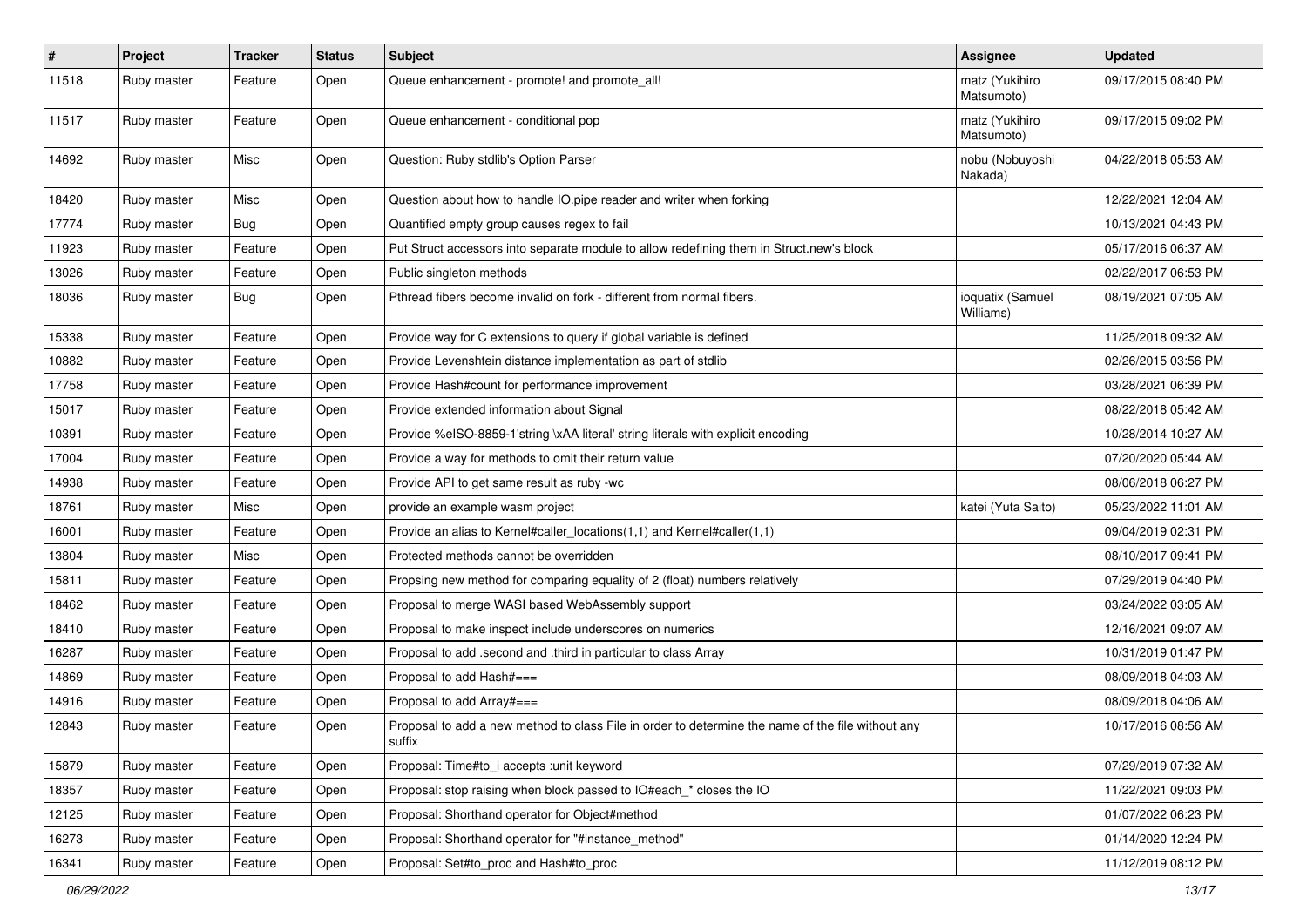| $\vert$ # | Project     | <b>Tracker</b> | <b>Status</b> | Subject                                                                                                                                                   | <b>Assignee</b>              | <b>Updated</b>      |
|-----------|-------------|----------------|---------------|-----------------------------------------------------------------------------------------------------------------------------------------------------------|------------------------------|---------------------|
| 17786     | Ruby master | Feature        | Open          | Proposal: new "ends" keyword                                                                                                                              |                              | 04/11/2021 01:40 AM |
| 15580     | Ruby master | Feature        | Open          | Proposal: method addition to class String called .indices (String#indices)                                                                                |                              | 07/29/2020 01:54 AM |
| 11868     | Ruby master | Feature        | Open          | Proposal for RubyVM::InstructionSequence.compile to return an object containing the syntax error<br>information currently written to STDERR               |                              | 04/21/2016 05:49 AM |
| 11815     | Ruby master | Feature        | Open          | Proposal for method `Array#difference`                                                                                                                    |                              | 07/20/2020 11:34 PM |
| 11361     | Ruby master | Feature        | Open          | proposal for easy method to nil-guard for generated variable name.                                                                                        |                              | 02/21/2016 12:01 PM |
| 18150     | Ruby master | Misc           | Open          | Proposal: Deprecate leading zero syntax to declare octals, since it's extremely confusing (and Python<br>3 removed it too)                                |                              | 09/04/2021 03:21 AM |
| 18841     | Ruby master | Feature        | Open          | Proposal: autoload relative                                                                                                                               |                              | 06/19/2022 11:22 PM |
| 17579     | Ruby master | Feature        | Open          | [Proposal] A suggestion for newline-separated shorthand notation, for the creation of Arrays<br>containing strings that may contain '' (space) characters |                              | 01/25/2021 04:33 PM |
| 15864     | Ruby master | Feature        | Open          | Proposal: Add methods to determine if it is an infinite range                                                                                             |                              | 08/22/2019 07:36 AM |
| 10215     | Ruby master | Feature        | Open          | prohibit subclassing for classes without allocator in Ruby                                                                                                |                              | 09/08/2014 07:29 AM |
| 15302     | Ruby master | Feature        | Open          | Proc#with and Proc#by, for partial function application and currying                                                                                      |                              | 11/23/2018 10:16 AM |
| 7082      | Ruby master | Feature        | Open          | Process. kill 0 in windows can return spurious success                                                                                                    |                              | 12/25/2017 06:15 PM |
| 8786      | Ruby master | Feature        | Open          | Process.clock gettime(:realtime)                                                                                                                          |                              | 08/15/2013 10:33 PM |
| 15477     | Ruby master | Feature        | Open          | Proc#arity returns -1 for composed lambda Procs of known arguments                                                                                        |                              | 03/15/2019 12:39 PM |
| 16752     | Ruby master | Feature        | Open          | :private param for const_set                                                                                                                              |                              | 04/03/2020 12:35 AM |
| 17647     | Ruby master | Feature        | Open          | Print register `r11` on 32-bit ARM Linux                                                                                                                  |                              | 04/30/2021 11:22 AM |
| 18360     | Ruby master | Feature        | Open          | <b>PrettyPrint enhancements</b>                                                                                                                           |                              | 11/24/2021 12:15 AM |
| 16816     | Ruby master | Feature        | Open          | Prematurely terminated Enumerator should stay terminated                                                                                                  |                              | 04/09/2021 09:24 PM |
| 17565     | Ruby master | Misc           | Open          | Prefer use of access(2) in rb_file_load_ok() to check for existence of require'd files                                                                    |                              | 01/21/2021 08:52 PM |
| 16487     | Ruby master | Misc           | Open          | Potential for SIMD usage in ruby-core                                                                                                                     |                              | 01/16/2020 05:25 AM |
| 10343     | Ruby master | Feature        | Open          | Postfix notations for 'when' and 'else' inside 'case' statement                                                                                           |                              | 10/08/2014 05:25 PM |
| 11446     | Ruby master | Feature        | Open          | Possible work around for the requirement to supplying arguments like this: .map(&:method,<br><arguments>)</arguments>                                     |                              | 08/14/2015 04:40 PM |
| 11630     | Ruby master | Feature        | Open          | possibility to serialize Proc or Lambda                                                                                                                   |                              | 11/23/2015 01:34 PM |
| 11700     | Ruby master | Feature        | Open          | positive flags for reverse lookup to socket                                                                                                               |                              | 11/17/2015 02:48 AM |
| 11735     | Ruby master | Feature        | Open          | Porting String#squish and String#squish! from Ruby on Rails' Active Support                                                                               | matz (Yukihiro<br>Matsumoto) | 06/24/2016 08:02 AM |
| 17586     | Ruby master | Misc           | Open          | Please run Windows CI in all std-lib repos                                                                                                                |                              | 01/28/2021 02:34 PM |
| 9853      | Ruby master | Feature        | Open          | Please consider quoted generation of hash like in %h( foo bar bee blaa)                                                                                   |                              | 05/19/2014 04:43 PM |
| 10308     | Ruby master | Feature        | Open          | Pipes in Ruby                                                                                                                                             |                              | 09/30/2014 11:21 PM |
| 14392     | Ruby master | Feature        | Open          | Pipe operator                                                                                                                                             |                              | 12/13/2018 09:51 AM |
| 11100     | Ruby master | Feature        | Open          | Permit multiple captures with String[Regexp, ]                                                                                                            |                              | 01/24/2016 08:42 AM |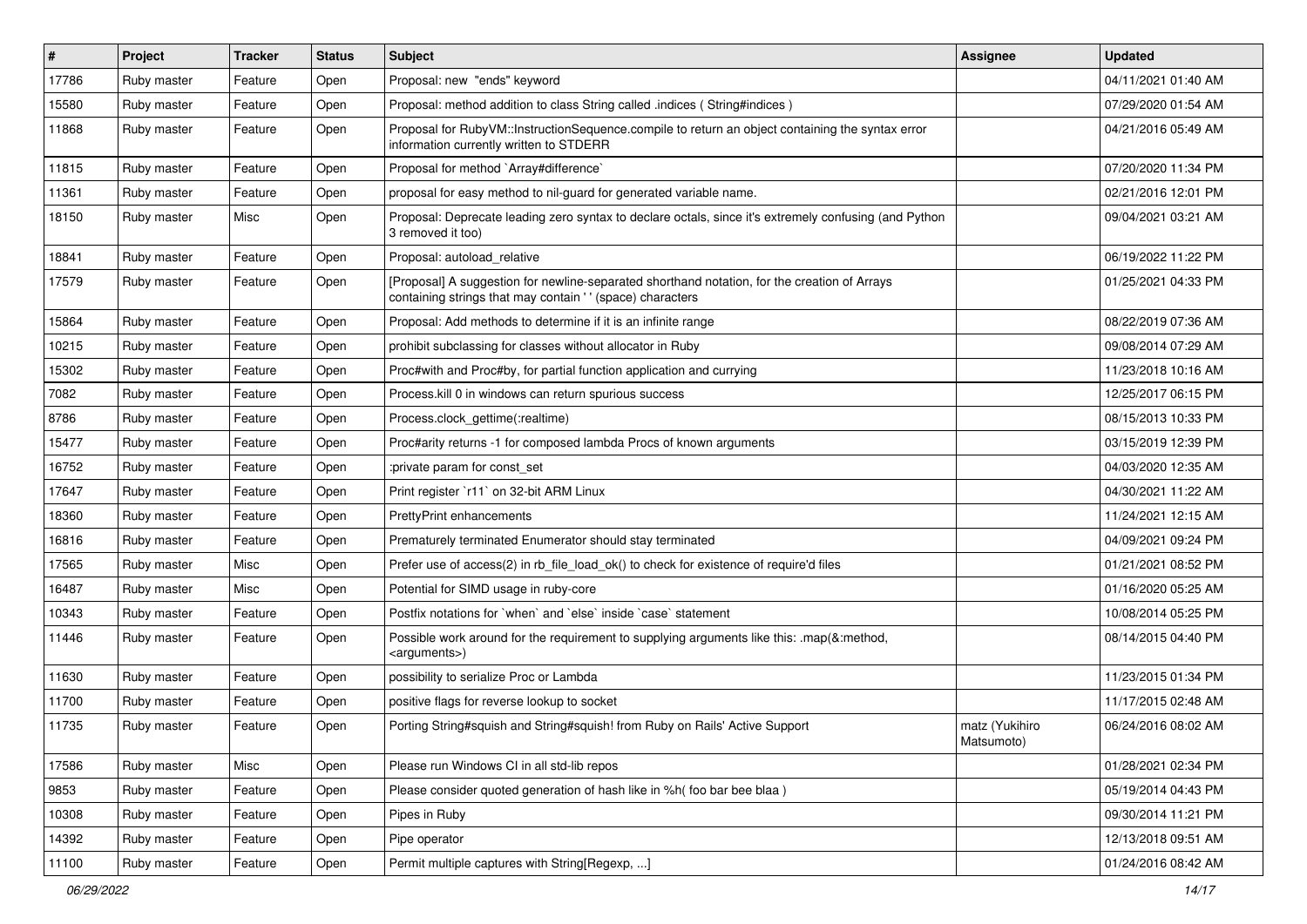| $\vert$ # | Project     | <b>Tracker</b> | <b>Status</b> | Subject                                                                               | <b>Assignee</b>               | <b>Updated</b>      |
|-----------|-------------|----------------|---------------|---------------------------------------------------------------------------------------|-------------------------------|---------------------|
| 15172     | Ruby master | Feature        | Open          | Performance: create method(s) to mimic __builtin_ctz compiler directive functionality |                               | 12/28/2018 05:11 PM |
| 14574     | Ruby master | Feature        | Open          | percent literals and binary encoding strings                                          |                               | 03/04/2018 07:38 AM |
| 10628     | Ruby master | Misc           | Open          | Peformance of URI module                                                              | naruse (Yui NARUSE)           | 12/26/2014 04:08 PM |
| 18384     | Ruby master | Feature        | Open          | Pattern Match Object                                                                  |                               | 05/07/2022 06:01 PM |
| 16370     | Ruby master | Feature        | Open          | Pattern matching with variable assignment (the priority of `in` operator)             |                               | 11/27/2019 01:55 PM |
| 17925     | Ruby master | <b>Bug</b>     | Open          | Pattern matching syntax using semicolon one-line                                      |                               | 06/04/2021 03:08 PM |
| 15918     | Ruby master | Feature        | Open          | Pattern matching for Set                                                              | ktsj (Kazuki Tsujimoto)       | 07/29/2019 08:12 AM |
| 18583     | Ruby master | Feature        | Open          | Pattern-matching: API for custom unpacking strategies?                                |                               | 03/17/2022 01:10 PM |
| 14715     | Ruby master | Feature        | Open          | Pathname#== should compare by #realpath instead of #to_s                              |                               | 08/26/2019 07:38 PM |
| 10370     | Ruby master | Feature        | Open          | [PATCH] We don't need to check whether rb_block_call exists                           |                               | 01/29/2019 06:46 PM |
| 15263     | Ruby master | <b>Bug</b>     | Open          | [PATCH] vm_trace.c (postponed_job_register): only hit main thread                     | ko1 (Koichi Sasada)           | 10/27/2018 11:35 PM |
| 11634     | Ruby master | Feature        | Open          | [PATCH] variable.c (rb_global_tbl): convert to id_table                               |                               | 10/29/2015 08:11 PM |
| 11299     | Ruby master | Feature        | Open          | [PATCH] use Array instead of custom struct for generic ivars                          | normalperson (Eric<br>Wong)   | 06/24/2015 12:38 AM |
| 15350     | Ruby master | Feature        | Open          | [PATCH] thread_sync.c (queue_sleep): remove deadlock checking                         |                               | 12/05/2018 08:42 AM |
| 14851     | Ruby master | Feature        | Open          | [PATCH] thread_pthread.c: remove non-sleepy timer thread implementation               |                               | 07/19/2021 05:23 AM |
| 13514     | Ruby master | Feature        | Open          | [PATCH] thread_pthread.c (native_sleep): preserve old unblock function                |                               | 07/27/2021 11:41 AM |
| 15310     | Ruby master | <b>Bug</b>     | Open          | [PATCH] thread_pthread.c: close race from UBF_TIMER and non-GVL-releasing thread      |                               | 11/20/2018 12:50 AM |
| 14759     | Ruby master | Feature        | Open          | [PATCH] set M_ARENA_MAX for glibc malloc                                              |                               | 03/15/2019 06:54 AM |
| 14153     | Ruby master | Feature        | Open          | [PATCH] resurrection of # -*- warn_past_scope: true -*-                               |                               | 12/26/2017 08:53 AM |
| 11710     | Ruby master | Feature        | Open          | [PATCH] Replace Set#merge with Set#merge! and make Set#merge non-mutating.            | knu (Akinori MUSHA)           | 11/18/2015 07:28 PM |
| 13245     | Ruby master | Feature        | Open          | [PATCH] reject inter-thread TLS modification                                          |                               | 09/12/2017 12:54 PM |
| 11796     | Ruby master | Feature        | Open          | [PATCH] Refactor reduce call get_stat()                                               |                               | 12/09/2015 02:33 PM |
| 11431     | Ruby master | Feature        | Open          | [PATCH] rb_parser_compile_*: remove volatile arg                                      |                               | 07/27/2021 07:27 AM |
| 13103     | Ruby master | Feature        | Open          | [PATCH] random.c: use "__NR_" syscall prefix on Linux (instead of "SYS_")             |                               | 01/11/2017 10:51 PM |
| 10423     | Ruby master | Feature        | Open          | [PATCH] opt_str_lit*: avoid literal string allocations                                | ko1 (Koichi Sasada)           | 01/05/2018 09:01 PM |
| 13719     | Ruby master | Feature        | Open          | [PATCH] net/http: allow existing socket arg for Net::HTTP.start                       |                               | 09/12/2020 09:45 PM |
| 13383     | Ruby master | Feature        | Open          | [PATCH] Module#source location                                                        | ioquatix (Samuel<br>Williams) | 01/09/2020 05:16 AM |
| 11786     | Ruby master | Feature        | Open          | [PATCH] micro-optimize case dispatch even harder                                      |                               | 12/09/2015 09:58 AM |
| 10225     | Ruby master | Feature        | Open          | [PATCH] *math.c: New method Math.normcdf                                              |                               | 01/05/2018 09:01 PM |
| 13385     | Ruby master | Feature        | Open          | [PATCH] Make Resolv::DNS::Name validation similar to host and dig commands            | akr (Akira Tanaka)            | 06/16/2017 08:04 AM |
| 10328     | Ruby master | Feature        | Open          | [PATCH] make OPT_SUPPORT_JOKE a proper VM option                                      | normalperson (Eric<br>Wong)   | 01/05/2018 09:01 PM |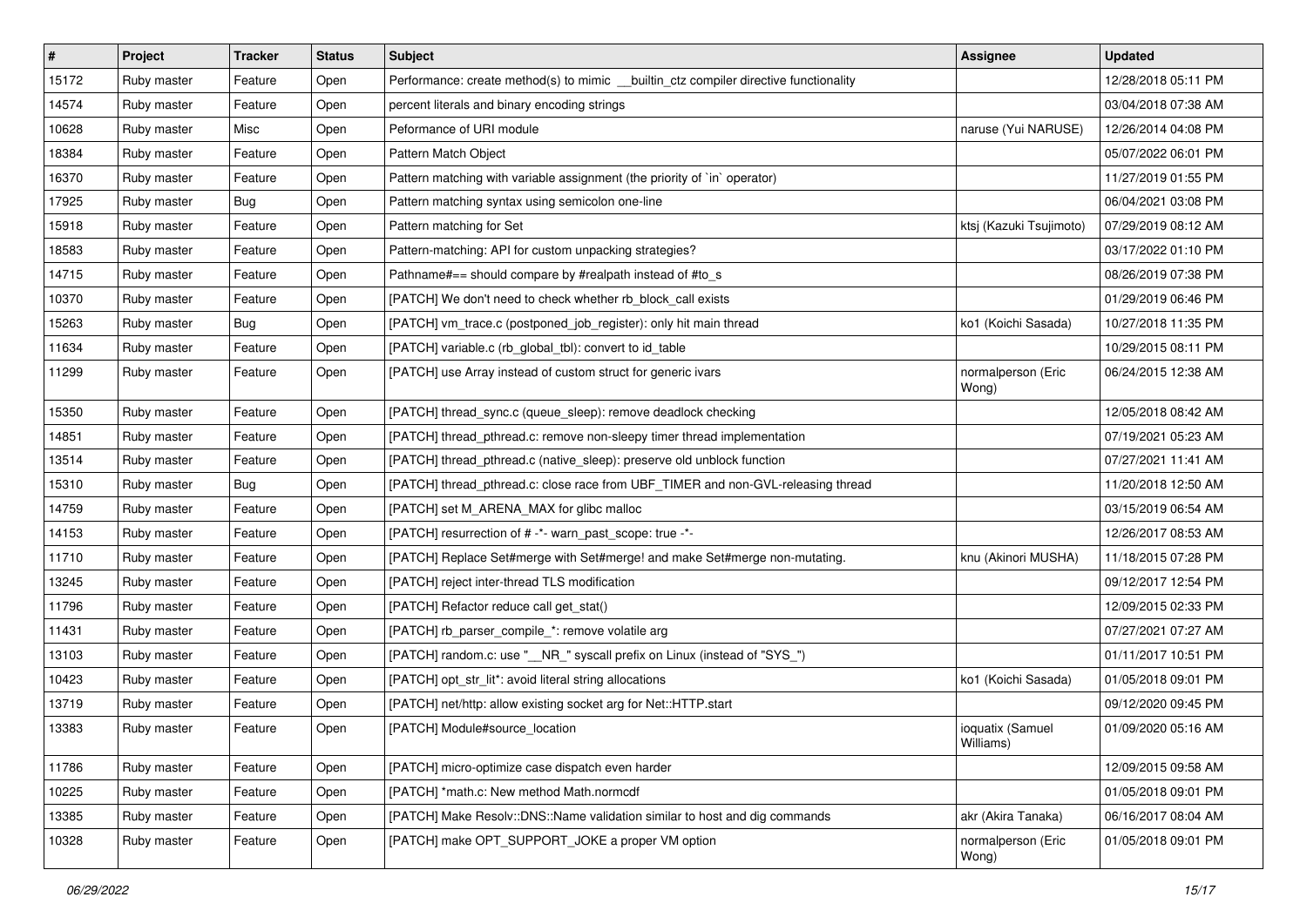| $\sharp$ | Project     | <b>Tracker</b> | <b>Status</b> | <b>Subject</b>                                                                           | Assignee                     | <b>Updated</b>      |
|----------|-------------|----------------|---------------|------------------------------------------------------------------------------------------|------------------------------|---------------------|
| 11273    | Ruby master | Feature        | Open          | [PATCH] Make it possible to `load` from a FIFO file                                      |                              | 07/23/2019 05:45 PM |
| 15006    | Ruby master | Feature        | Open          | [PATCH] io.c: use copy_file_range with every types of files                              |                              | 08/21/2018 07:52 PM |
| 15386    | Ruby master | Bug            | Open          | [PATCH] io.c (rb_io_check_char_readable): do not io_fflush buffered sockets              |                              | 12/06/2018 11:38 AM |
| 13095    | Ruby master | Feature        | Open          | [PATCH] io.c (rb_f_syscall): remove deprecation notice                                   |                              | 03/26/2017 06:21 AM |
| 15305    | Ruby master | Feature        | Open          | [PATCH] include/ruby/ruby.h (RB_ALLOCV*): remove GC guard                                | nobu (Nobuyoshi<br>Nakada)   | 07/27/2021 11:39 AM |
| 14859    | Ruby master | Feature        | Open          | [PATCH] implement Timeout in VM                                                          | ko1 (Koichi Sasada)          | 07/22/2018 07:42 AM |
| 14955    | Ruby master | Feature        | Open          | [PATCH] gc.c: use MADV_FREE to release most of the heap page body                        |                              | 08/14/2018 03:04 AM |
| 14813    | Ruby master | Feature        | Open          | [PATCH] gc.c: make gc_enter+gc_exit pairs dtrace probes, too                             | ko1 (Koichi Sasada)          | 12/17/2018 07:42 AM |
| 13697    | Ruby master | Feature        | Open          | [PATCH]: futex based thread primitives                                                   | kosaki (Motohiro<br>KOSAKI)  | 01/28/2018 11:41 PM |
| 14177    | Ruby master | Feature        | Open          | PATCH: File::Stat#dev on Windows                                                         |                              | 12/25/2017 06:15 PM |
| 12017    | Ruby master | Feature        | Open          | [PATCH] dedupe string keys from Marshal.load                                             |                              | 01/25/2016 09:02 AM |
| 8566     | Ruby master | Feature        | Open          | [PATCH] Allow to configure additional preludes                                           |                              | 12/10/2014 01:13 PM |
| 10552    | Ruby master | Feature        | Open          | [PATCH] Add Enumerable#frequencies and Enumerable#relative_frequencies                   |                              | 11/30/2014 11:56 AM |
| 10927    | Ruby master | Feature        | Open          | [PATCH] Add default empty string to string replacements                                  |                              | 03/04/2015 10:49 AM |
| 11315    | Ruby master | Feature        | Open          | [PATCH] Add Array#^ for parity with other set-like operations.                           |                              | 06/29/2015 05:05 AM |
| 10726    | Ruby master | Feature        | Open          | [PATCH 4/4] * New methods: Set#power                                                     |                              | 01/28/2015 07:48 AM |
| 10386    | Ruby master | Feature        | Open          | [PATCH 3/3] There is little possibility of using m_sqrt at complex.c                     |                              | 11/10/2014 11:10 PM |
| 10505    | Ruby master | Feature        | Open          | [PATCH 2/n] DDDDDDDD./Object#eql? with block. (ja/en)                                    |                              | 11/13/2014 05:52 PM |
| 10474    | Ruby master | Feature        | Open          | [PATCH 1/1] Refactoring math.c (Combined some macros into one macro)                     |                              | 11/10/2014 10:29 PM |
| 10318    | Ruby master | Feature        | Open          | [PATCH 0/n] Let underscore be positionally matched arg to omit binding obvious variable. |                              | 12/10/2020 08:53 AM |
| 10455    | Ruby master | Feature        | Open          | [PATCH 0/n] Combine interface for creating new matrix                                    |                              | 10/29/2014 10:17 PM |
| 10378    | Ruby master | Feature        | Open          | [PATCH $0/3$ ] It's better $(1 + 0i)$ .real? return true                                 |                              | 01/05/2018 09:01 PM |
| 17576    | Ruby master | Feature        | Open          | Partial Functions (procs, lambdas)                                                       |                              | 01/24/2021 07:58 PM |
| 6817     | Ruby master | Feature        | Open          | Partial application                                                                      | matz (Yukihiro<br>Matsumoto) | 12/25/2017 06:15 PM |
| 16113    | Ruby master | Feature        | Open          | Partial application                                                                      |                              | 03/02/2021 02:00 PM |
| 15734    | Ruby master | Feature        | Open          | Parsing of shorthand IPv4 addresses compatible with inet_aton                            |                              | 03/28/2019 05:50 PM |
| 18883    | Ruby master | <b>Bug</b>     | Open          | parse.y: trailing comma cannot coexist with star                                         |                              | 06/28/2022 07:25 AM |
| 18878    | Ruby master | <b>Bug</b>     | Open          | parse.y: Foo::Bar {} is inconsistently rejected                                          |                              | 06/28/2022 03:38 AM |
| 18877    | Ruby master | <b>Bug</b>     | Open          | parse.y: escaped space inconsistently allowed after assignment                           |                              | 06/26/2022 12:57 PM |
| 18242    | Ruby master | Feature        | Open          | Parser makes multiple assignment sad in confusing way                                    |                              | 10/09/2021 07:58 AM |
| 14785    | Ruby master | Feature        | Open          | Parse guard statements like regular conditionals                                         |                              | 05/25/2018 05:46 AM |